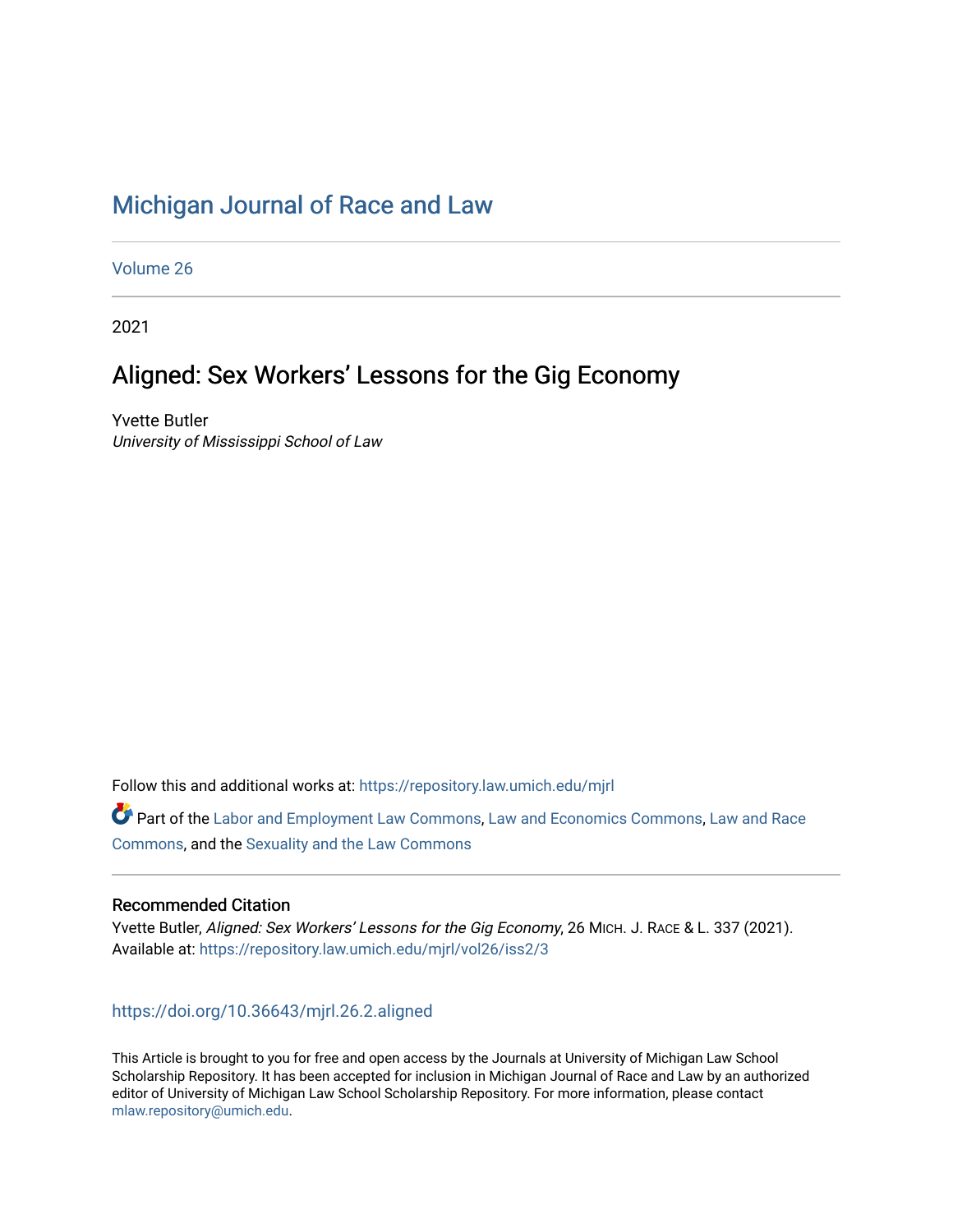### ALIGNED: SEX WORKERS' LESSONS FOR THE GIG ECONOMY

#### *Yvette Butler\**

*If I wasn't rappin' I probably be wrastlin' Hand to hand grapplin' on the corner of Madison Or real-estating, trying to sell you a mansion Or rollerblading doing three-sixty flat spins Or I'd probably be flipping a burger Attempting a murder, paralyzed sippin' on Gerber I could be working at Jewels, chain snatching Jerking your jewels, homeless working for food I might be cleaning your pool, teaching your school, preaching to fools Leeching, smoking weed to be cool At DMV's holding lines up Or wind up in line-ups, the time's up Full of holes in a hole in a fine tux Out on parole, out of control, holding your dime up I could be lazy, sitting on your couch Or I could be crazy, cussing pigeons out*

*I could be hustlin' bags Strugglin' bad If I wasn't up in the lab, shit I just might be cuttin' your grass Walkin' your dog, pumpin' your gas*

<sup>\*</sup> Yvette Butler, Assistant Professor of Law, University of Mississippi School of Law.

A special thank you to Puneet Cheema and Elizabeth Nolan Brown for spending your afternoons as my panel discussants and Professor Megan Stevenson for moderating the panel. Your insights, comments, and facilitation were tremendous. Thank you to Kate D'Adamo for your helpful comments before the panel. You were certainly missed at the Symposium. Thank you to the George Mason University Journal of Law, Economics, and Policy staff for proposing the topic of 21st Century Employment and selecting my paper for presentation. I will always be grateful to this Symposium for lining up perfectly with my transition into academia from my work advocating for a less oppressive legal system alongside sex workers and survivors of trafficking. Thank you to the Michigan Journal of Race and Law for your hard work preparing this publication. Finally, thank you to Christopher Tolbert, my significant other, for being so patient while I typed away on nights and weekends. Through what can only be described as the purest love, you brought me water and listened to me talk endlessly about sex work and the gig economy.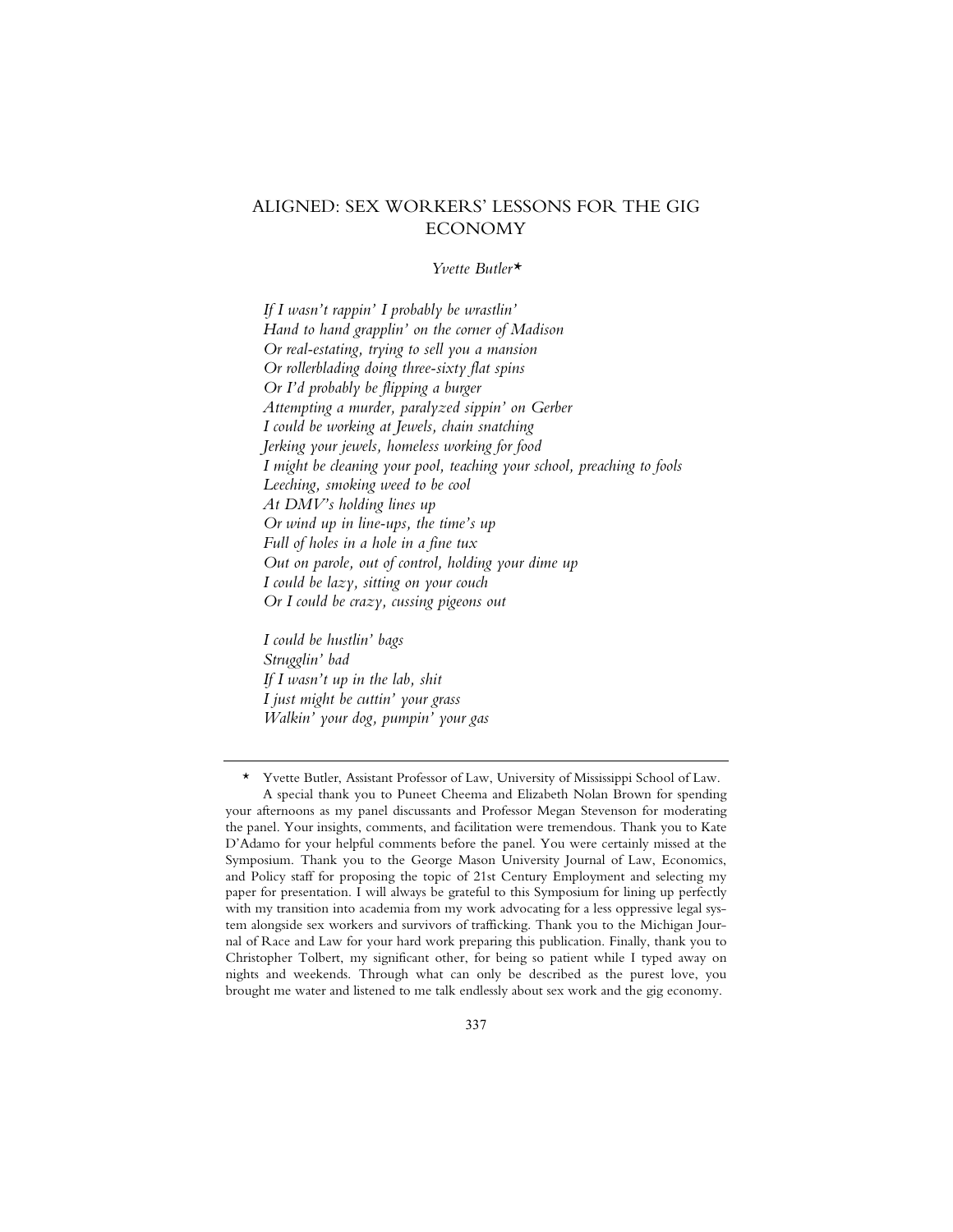*Or nothin' at all<sup>1</sup>*

#### INTRODUCTION

What Lupe Fiasco describes in the lyrics above is more than the infinite possibilities that different life circumstances bring. He paints a picture where "we all got a job to do."<sup>2</sup> Yet, some of those jobs are considered more legitimate than others.

Society's perception of a type of work and the people who engage in money-generating activities has an impact on whether and how the law protects (or does not protect) the people who perform those activities.<sup>3</sup> Work can be legitimized or delegitimized. Workers are protected or left out to dry depending upon their particular "hustle." This Article argues that gig workers and sex workers<sup>4</sup> face similar challenges within the legal system and that these groups can and should collaborate to their collective advantage when seeking reforms. Gig workers have been gaining legitimacy while sex workers still primarily operate in the shadow economy.<sup>5</sup> This Article digs into the sometimes-conflicting desires of individuals working as sex workers and gig workers to inform how gig workers can achieve the power and economic independence necessary to prevent workplace exploitation.

Most people, when they think of the gig economy, imagine individuals who provide rideshares or deliver food or packages. Given our familiarity and comfort with rideshare services and in-home services like cleaners or babysitters, it may come as a surprise to consider criminalized workers and sex workers as a part of the gig economy. Colloquially, a "gig" is a short-term job, often relating specifically to an entertainer's engagement.<sup>8</sup> In 2009, Merriam-Webster added the term "gig economy" to the dictionary: "economic activity that involves the use of temporary or freelance workers to perform jobs typically in the service sector."<sup>7</sup> Similarly, the Congressional Research Service defined the gig economy as

<sup>1.</sup> LUPE FIASCO, *Coulda Been, on* COULDA BEEN (1st and 15th Productions, Inc. 2017).

<sup>2.</sup> *Id.*

<sup>3.</sup> *See* Parts I and II.

<sup>4.</sup> Sex work is defined in Part I.B.

<sup>5.</sup> The shadow economy is defined in Part I.A.

<sup>6.</sup> *See Gig*, MERRIAM-WEBSTER, https://www.merriam-webster.com/dictionary/gig [https://perma.cc/HBA7-B5VC] (last visited Mar. 8, 2021).

<sup>7.</sup> *Gig Economy*, MERRIAM-WEBSTER, https://www.merriam-webster.com/dictionary /gig%20economy [https://perma.cc/XL4X-KBKH] (last visited Mar. 8, 2021).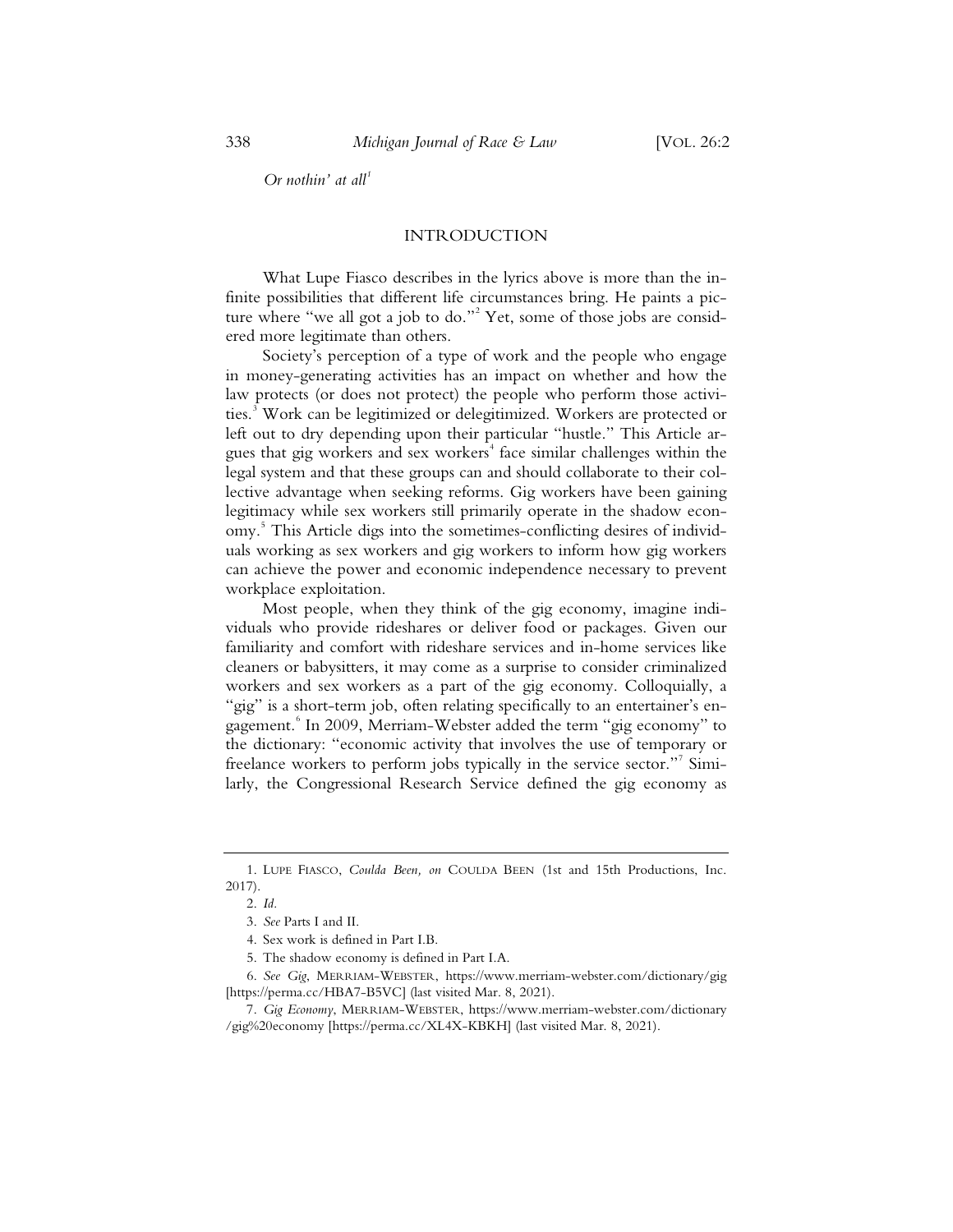"the collection of markets that match providers to consumers on a gig (or job) basis in support of on-demand commerce."<sup>8</sup>

As explained in Part I, sex workers have been providing temporary and freelance services long before the law was concerned with the increasing nature of gig employment. The sex workers' rights movement is instructive for resolving the current regulatory quandary of whether to classify gig workers as independent contractors or employees and reconciling seemingly opposing interests within the total pool of gig workers.<sup>9</sup> In this Article, the sex workers' rights movement is used to illustrate and emphasize issues faced by all gig workers, such as concerns about vulnerability and exploitation and workers' need for economic freedom and security.

This Article begins by exploring the demographics of people who enter into the gig economy. Then, it will provide an explanation about what sex work is and who sex workers are. Next, it compares the gig economy to the unregulated shadow economy to demonstrate the overlapping demographics of individuals who survive on the income they generate through work done in the shadow economy. This demonstration highlights why sex workers, as devalued gig workers, make for such an apt comparison and why gig workers can learn from the struggles of sex workers.

The gig economy is not unique. It is a formalization of, or another medium to, organize and regulate jobs traditionally done by people on the margins of society. Alexandrea Ravenelle, currently an Assistant Professor of Sociology at the University of North Carolina at Chapel Hill, divides gig economy workers into groups she refers to as "strugglers," "strivers," and "success stories."<sup>10</sup> "Strugglers" are people who are "down on their luck, unemployed, or undocumented immigrants."<sup>11</sup> According to Ravenelle's findings, "strugglers" are often people of color, particularly

<sup>8.</sup> SARAH A. DONOVAN, JON O. SHIMABUKURO & DAVID H. BRADLEY, CONG. RSCH. SERV., R44365, WHAT DOES THE GIG ECONOMY MEAN FOR WORKERS? 1 (2017), https://crsreports.congress.gov/product/pdf/R/R44365/5 [https://perma.cc /72ZC-AYA3].

<sup>9.</sup> See Part I.D for more on classifying workers as independent contractors or employees.

<sup>10.</sup> Fabiana Echeverria, Mengjiao Yu, Zicong Zhang & Josh Sullivan, *Faces of the Gig Economy: Who Is Really in the Gig Economy?*, MARGINS (2017), https://web.northeastern.edu/themargins/gigeconomy/yu/ [https://perma.cc/8372-S232]; Professor Ravenelle explores this concept further in her book, HUSTLE AND GIG: STRUGGLING AND SURVIVING IN THE SHARING ECONOMY (2019).

<sup>11.</sup> *Id.* Strivers are "middle class and consider their work extra income. Success stories are those "for whom their gig economy job has turned into the dream everyone wants." This Article focuses on strugglers because it is concerned with the devaluation of hustles pursued by people of color.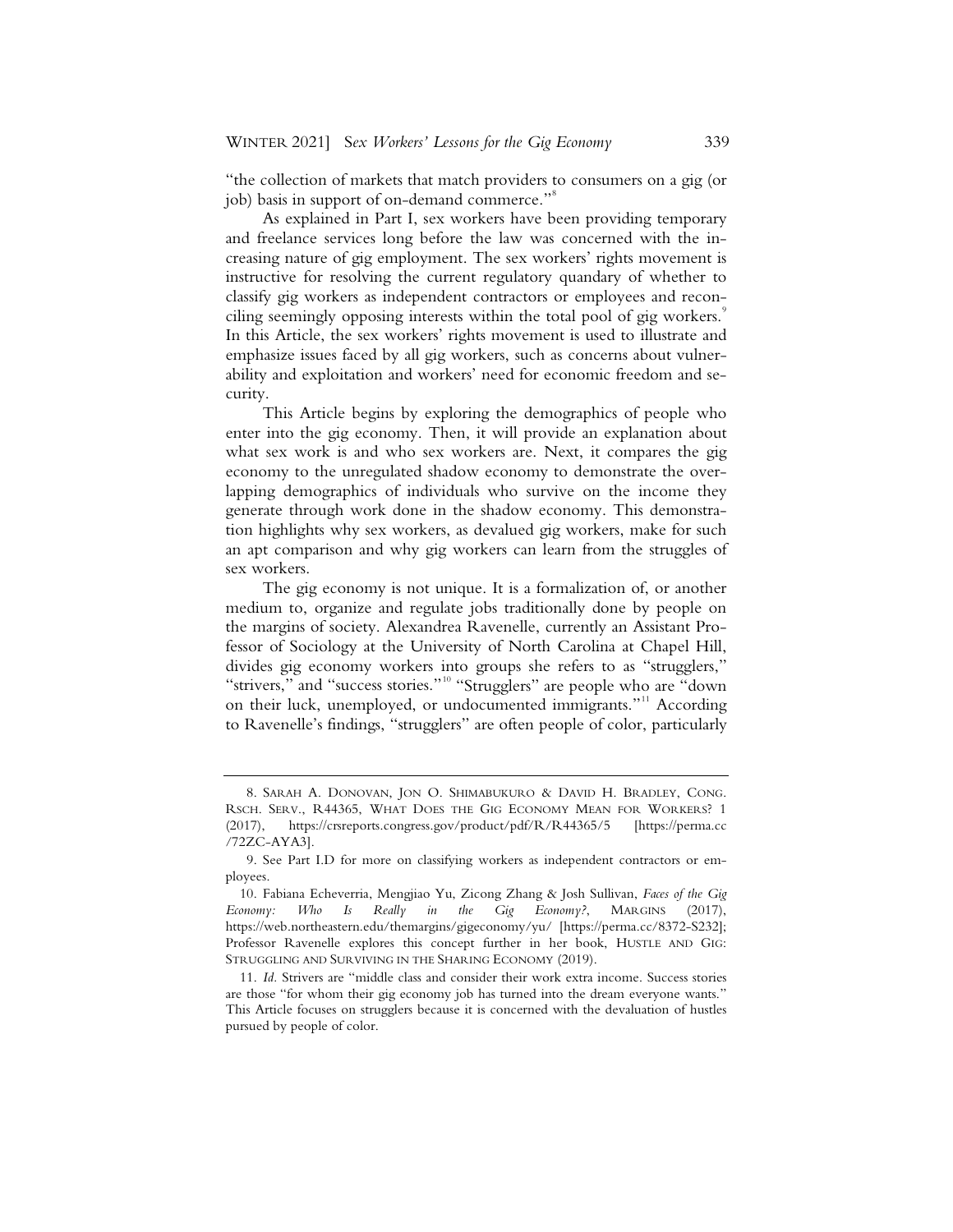Black and Latinx people, who often hold transportation jobs in the gig economy.<sup>12</sup>

As for the shadow economy, empirical data is hard to come by because the economy, by definition, operates underground and off the record. As discussed in Part I, the shadow economy refers to a variety of survival strategies adopted by people living in poverty and by people of color, such as dealing drugs, sex work, braiding hair, or other assorted odd jobs. Those strategies can lead to arrest and prosecution, which then have collateral consequences and disparate impacts. For example, several studies indicate that while Black and white people use and sell drugs at similar rates,<sup>13</sup> their motivations<sup>14</sup> for doing so and rates of arrest differ.<sup>15</sup> It is troubling that much of this off the record work is penalized when done by marginalized people making ends meet, but celebrated when it is formalized by large corporations like Uber and TaskRabbit or smaller companies like licensed marijuana dispensaries.<sup>16</sup> Part I will give an overview of these issues, including how the gig and shadow economies are related.

14. Daniel Denvir, *Criminalizing the Hustle: Policing Poor People's Survival Strategies from Eric Garner to Alton Sterling*, SALON (July 8, 2016, 2:00 PM), https://www.salon.com/2016 /07/08/criminalizing\_the\_hustle\_policing\_poor\_peoples\_survival\_strategies\_from\_erin\_ garner\_to\_alton\_sterling/ [https://perma.cc/PME5-5ZQV] (As sociologist Saskia Sassen notes, "I think the economy we have right now is generating expulsions—you are simply out. This generates desperation—you become an outcast." Additionally, political science professor Lester Spense notes, "Over the past few decades cities have turned to policing to fulfill two functions: to surveil and discipline black populations hardest hit by economic shifts and to collect revenue in the form of fines . . . . The black men most likely to be left out of the formal economy — who have to engage in various illegal hustles to make ends meet — are far more likely to suffer from police violence than other black men.").

16. James Surowiecki, *The Underground Recovery*, NEW YORKER (Apr. 22, 2013), https://www.newyorker.com/magazine/2013/04/29/the-underground-recovery

[https://perma.cc/NK98-QHPQ] ("This unreported income is being earned, for the most part, not by drug dealers or Mob bosses but by tens of millions of people with run-of-themill jobs—nannies, barbers, Web-site designers, and construction workers—who are getting paid off the books."); Naomi Ishisaka, *How Black Businesspeople Were Left Out of Washington's Green Gold Rush After Marijuana Was Legalized*, SEATTLE TIMES (Dec. 7, 2020, 11:14 AM), https://www.seattletimes.com/seattle-news/how-black-businesspeoplewere-left-out-of-washingtons-green-gold-rush-after-marijuana-was-legalized/

[https://perma.cc/7ETT-ML9G] (Moreover, in states that have legalized marijuana, black people who "were the very ones that were incarcerated" for selling marijuana have been effectively shut out of the regulated industry.); One of these reasons is because people with felony convictions are prohibited from participating in the regulated industry. Wilbert L. Cooper & Christie Thompson, *Will Drug Legalization Leave Black People Behind?,*  MARSHALL PROJECT (Nov. 11, 2020, 1:40 PM), https://www.themarshallproject.org

<sup>12.</sup> *Id.*

<sup>13.</sup> German Lopez, *Black and White Americans Use Drugs at Similar Rates. One Group is Punished More for It.*, VOX (Oct. 1, 2015, 9:05 AM), https://www.vox.com/2015/3/17 /8227569/war-on-drugs-racism.

<sup>15.</sup> *Id.*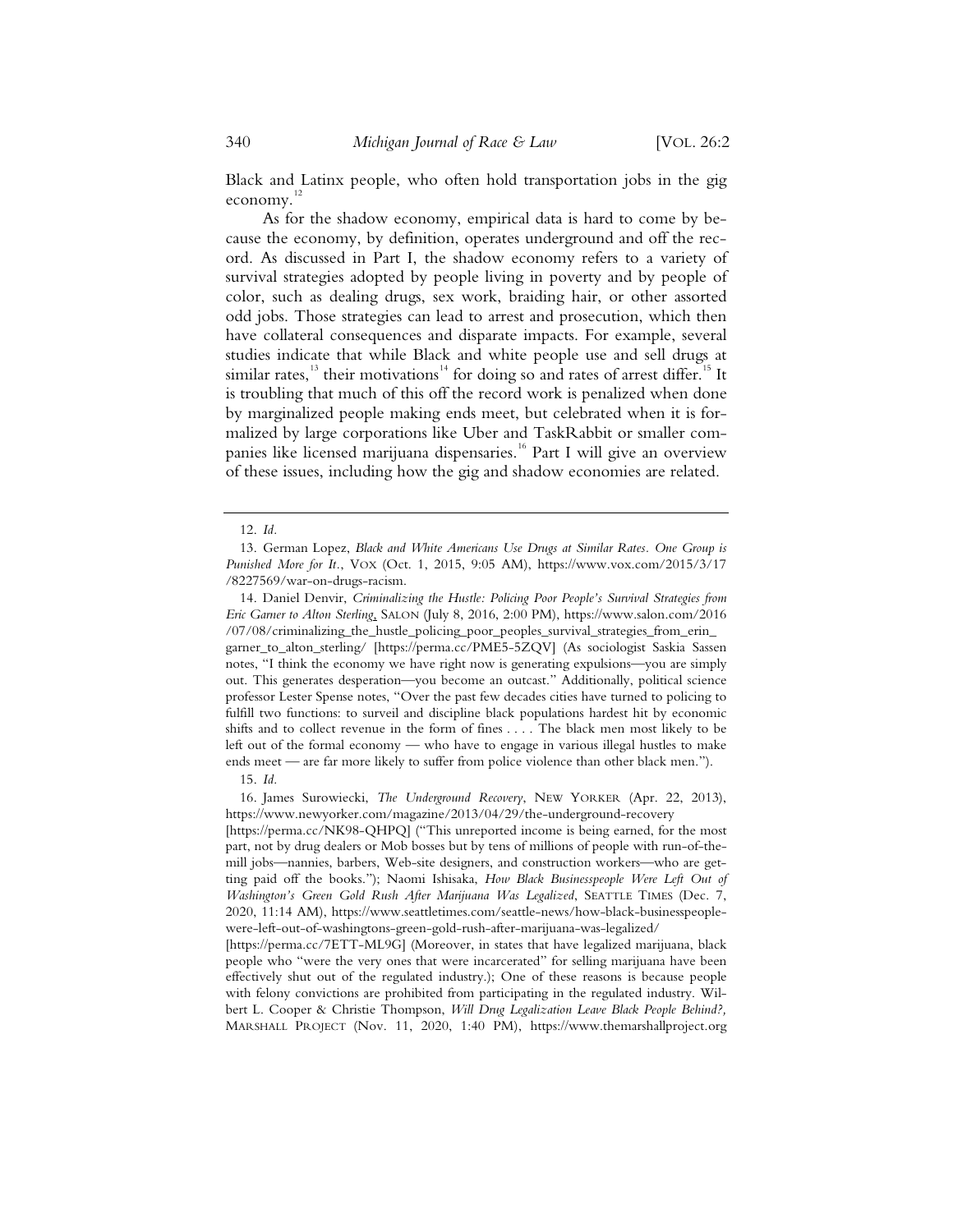This Article then explores the necessity of coalition building with individuals who may not always agree philosophically, but face similar struggles. The anti-sex trafficking<sup>17</sup> movement is a helpful comparison here because it often fails to consider the ways in which a legal framework based on the interests of a few could hurt the whole. While the principles of the movement are noble, the way the movement has developed rejects the perspectives of similarly situated individuals—like sex workers or others in the sex trade—resulting in harmful consequences. For example, the anti-sex trafficking movement encourages carceral solutions that often have negative impacts on sex workers, as well as the victims of sex trafficking—the individuals being forced into involuntary sex work.<sup>18</sup> Part II will give a brief history of anti-sex trafficking policy and how the anti-trafficking trajectory has stunted the growth of a more inclusive, racially just, labor rights approach to sex work. This explanation will extract key lessons that can be useful to workers in other forms of gig work and beyond.

Finally, this Article will present how workers on the margins are excluded from the law's protections and lack bargaining power with their employers. Part II.B will consider the ways in which sex workers have been operating in a gig economy in the absence of labor and employment protections; how they have been surviving without those protections; and how they have been impacted by contemporary laws that further criminalize sex work or limit opportunities for advocacy in partnerships with sex workers. Part II.C will also suggest ways in which gig economy workers can learn from and partner with sex workers and other groups with related interests in order to secure protections that are responsive to their overlapping needs. Gig economy workers are in a privileged enough position to advance the interests of other vulnerable populations by supporting a variety of advocacy approaches that would be useful to a multitude of non-traditional workers. By using principles of humility, love, and lending privilege, gig workers, unions, and other workers can use movement-building principles to support causes more vulnerable than their own. In doing so, they can win key victories for themselves.

This Article draws vital insights from the struggles of sex workers so that workers in other industries can learn from their efforts. As is credited to cultural anthropologist Margaret Mead, "Every time we liberate a

<sup>/2020/11/11/</sup>will-drug-legalization-leave-black-people-behind [https://perma.cc/4NBP-E5VU] (Nov. 11, 2020).

<sup>17.</sup> Sex trafficking and human trafficking are defined in Part I.B.

<sup>18.</sup> Dean Spade, *Intersectional Resistance and Law Reform*, 38 SIGNS 1031 (2013) (discussing how carceral feminism primarily advances the perceived importance of police, incarceration, mandatory arrests for domestic violence perpetrators, and "rescuing" sex workers).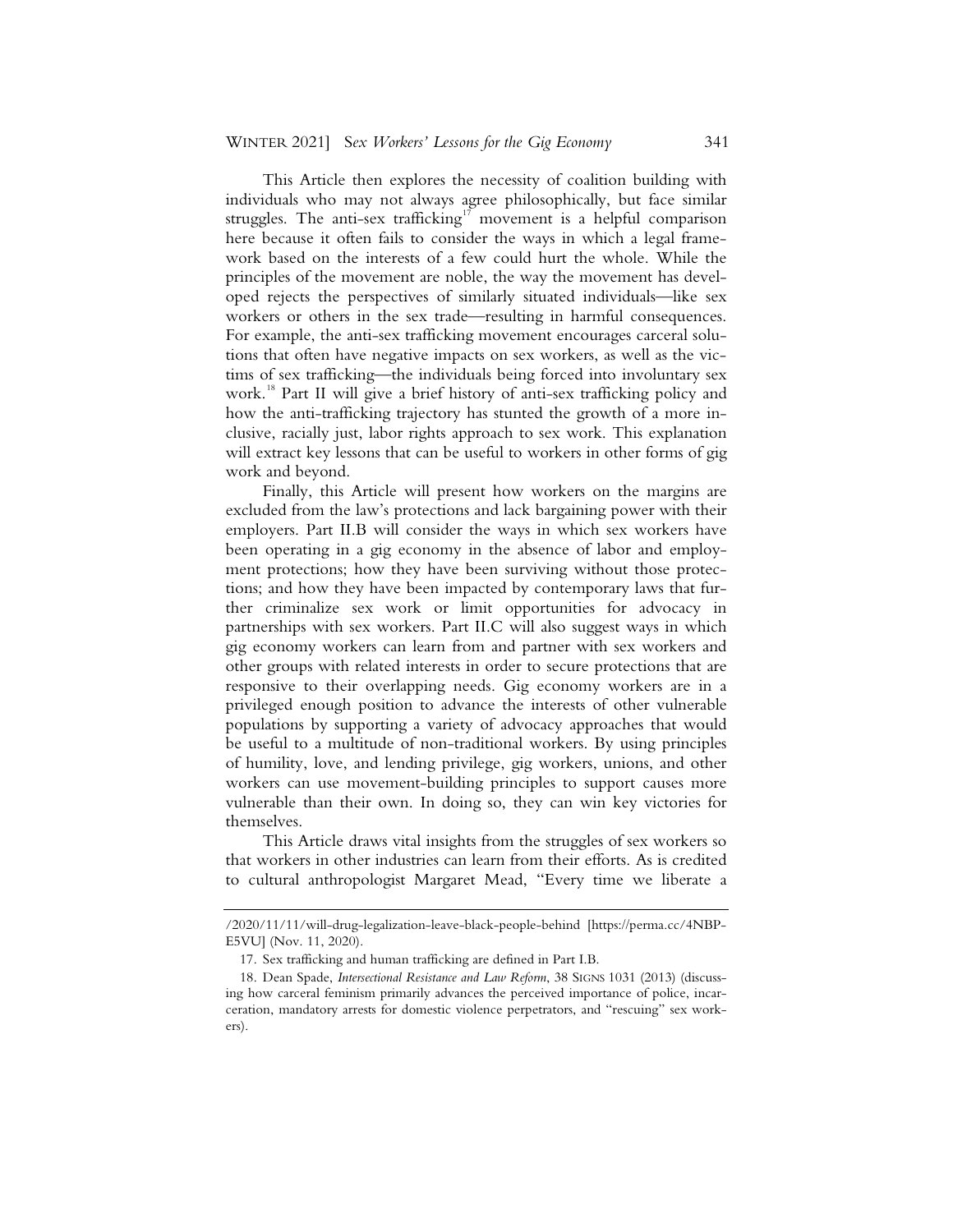woman, we liberate a man."<sup>19</sup> Our destinies are tied, and the focus should be on the most marginalized in order to guarantee rights for us all.

#### I. The Crossover

#### A. *What "Counts" As Work?*

*[I]mpoverished communities of color have for centuries been sharing, collaborating, hacking, and crowdsourcing in order to survive in environments devoid of formal employment opportunities, yet their improvisation and inventiveness have mostly been discarded if not actively sabotaged and criminalized.*<sup>20</sup>

Not only are impoverished communities of color excluded from legal protection, but their survival tactics are undervalued and often actively deterred by society. The book *Knocking the Hustle* gives a historical account of the 1970s change in economic theory that placed a high value on productivity and entrepreneurship, but:

[N]ot just any type of entrepreneurial hustle. Even when a social safety net existed, poor and working-class populations have had to engage in a range of hustles to make ends meet, from providing day care to selling untaxed cigarettes to using their cars as unlicensed taxicabs to hawking bootleg CDs, DVDs, and designer clothing. But the state and civil society usually frowns upon this type of entrepreneurial behavior because it doesn't generate tax revenue and doesn't shunt people into acceptable forms of income-generating employment.<sup>21</sup>

There are concrete reasons that marginalized communities have been forced into these hustles. Black people and communities of color are excluded from the formal economy through a series of measures, including past criminal history, which often present barriers to employment.<sup>22</sup> Survival tactics and criminalization form a vicious cycle. People

<sup>19.</sup> Michael H. LeRoy, *Bare Minimum: Stripping Pay for Independent Contractors in the*  Share Economy, 23 WM. & MARY J. WOMEN & L. 249, 270 (2017).

<sup>20.</sup> Niels van Doorn, *Platform Labor: On the Gendered and Racialized Exploitation of Low-*Income Service Work in the 'On-Demand' Economy, 20 INFO. COMM. & SOC'Y 898, 909 (2017).

<sup>21.</sup> LESTER K. SPENCE, KNOCKING THE HUSTLE: AGAINST THE NEOLIBERAL TURN IN BLACK POLITICS 139 (2015).

<sup>22.</sup> MICHELLE ALEXANDER, THE NEW JIM CROW 6 (2012) (discussing the impact of criminal records resulting from the war on drugs on young, Black men by subjecting them to legalized discrimination); *id.* at 141 ("A criminal record today authorizes precisely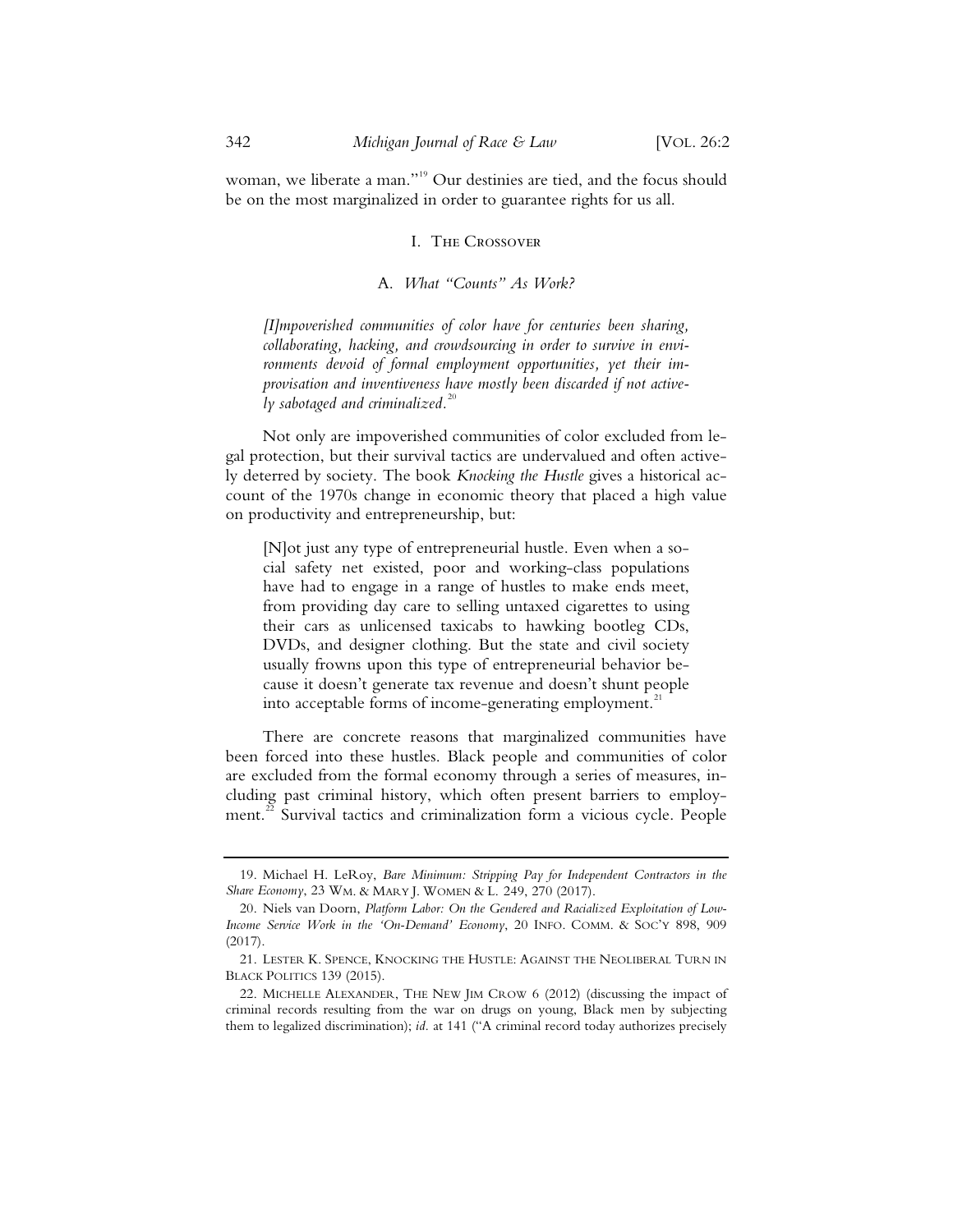living in poverty can break the law and then be saddled with a criminal record that stifles their employment prospects, or they can become impoverished as a result of their criminalized status and then turn to unlawful survival tactics because of their exclusion from the formal economy. The consequences of participating in the shadow economy for these individuals can even be deadly. For example, Eric Garner sold loose cigarettes, Alton Sterling was suspected of selling bootleg CDs. Both were killed when they encountered law enforcement during their "street hustle[s]" and their deaths were justified by many because of the criminal nature of their activities.<sup>23</sup>

The shadow economy<sup>24</sup> may be defined to include illegal activities and "unreported income from the production of legal goods and services from monetary or barter transactions."<sup>25</sup> The shadow economy may include the sale of unregulated food<sup>26</sup> or illegal substances, "braiding hair or cleaning houses on the side,"<sup>27</sup> or—as is the focus of this Article—the exchange of sexual services for compensation.

This Article opts for a broad conceptualization of the shadow economy that includes work that is either criminalized, like prostitution, or work that is not criminal but is otherwise stigmatized, like stripping. This broad definition will serve as a basis for explaining how the gig economy is merely a formalization and de-stigmatization of labor that many (espe-

24. Also referred to as the informal, underground, illicit, or parallel economy.

the forms of discrimination we supposedly left behind—discrimination in employment, housing, education, public benefits, and jury service. Those labeled criminals can even be denied the right to vote."); Devah Pager, *The Mark of a Criminal Record*, 108 AM. J. SOCIO. 937 (2003) (Evidence shows that having a record reduces employer callback rates by 50 percent); E. ANN CARSON, BUREAU OF JUSTICE STATISTICS, U.S. DEP'T OF JUSTICE, PRISONERS IN 2016, at 8 (2018), https://www.bjs.gov/content/pub/pdf/p16.pdf [https://perma.cc/73Z5-PK2Y] (Black adults are 5.9 times as likely to be incarcerated than whites and Hispanics are 3.1 times as likely); *Crime in the United States 2016: Table 21A*, FBI, https://ucr.fbi.gov/crime-in-the-u.s/2016/crime-in-the-u.s.-2016 [https://perma.cc/YV6V-4XH7] (last visited Mar. 14, 2021) (In 2016, Black Americans comprised 27 percent of all individuals arrested in the United States—double their share of the total population.).

<sup>23.</sup> Denvir, *supra* note 14.

<sup>25.</sup> Friedrich Schneider & Dominik Enste, *Hiding in the Shadows: The Growth of the Underground Economy*, INT'L MONETARY FUND (Mar. 2002), https://www.imf.org /external/pubs/ft/issues/issues30/ [https://perma.cc/7272-SJQE] ("Hence, the shadow economy comprises all economic activities that would generally be taxable were they reported to the tax authorities.").

<sup>26.</sup> *See* Elizabeth Kregor, *How Do You Formalize a Tamale? How to Ease Street Vendors' Transition Out of the Shadow Economy*, 7 U.C. IRVINE L. REV. 453 (2017). Legalizing an activity may not always be freeing it because the barriers of something like street vending (e.g., licensing fees) could be too high for people who are street vending without meeting the legal requirements. *Id.* at 454.

<sup>27.</sup> Denvir, *supra* note 14.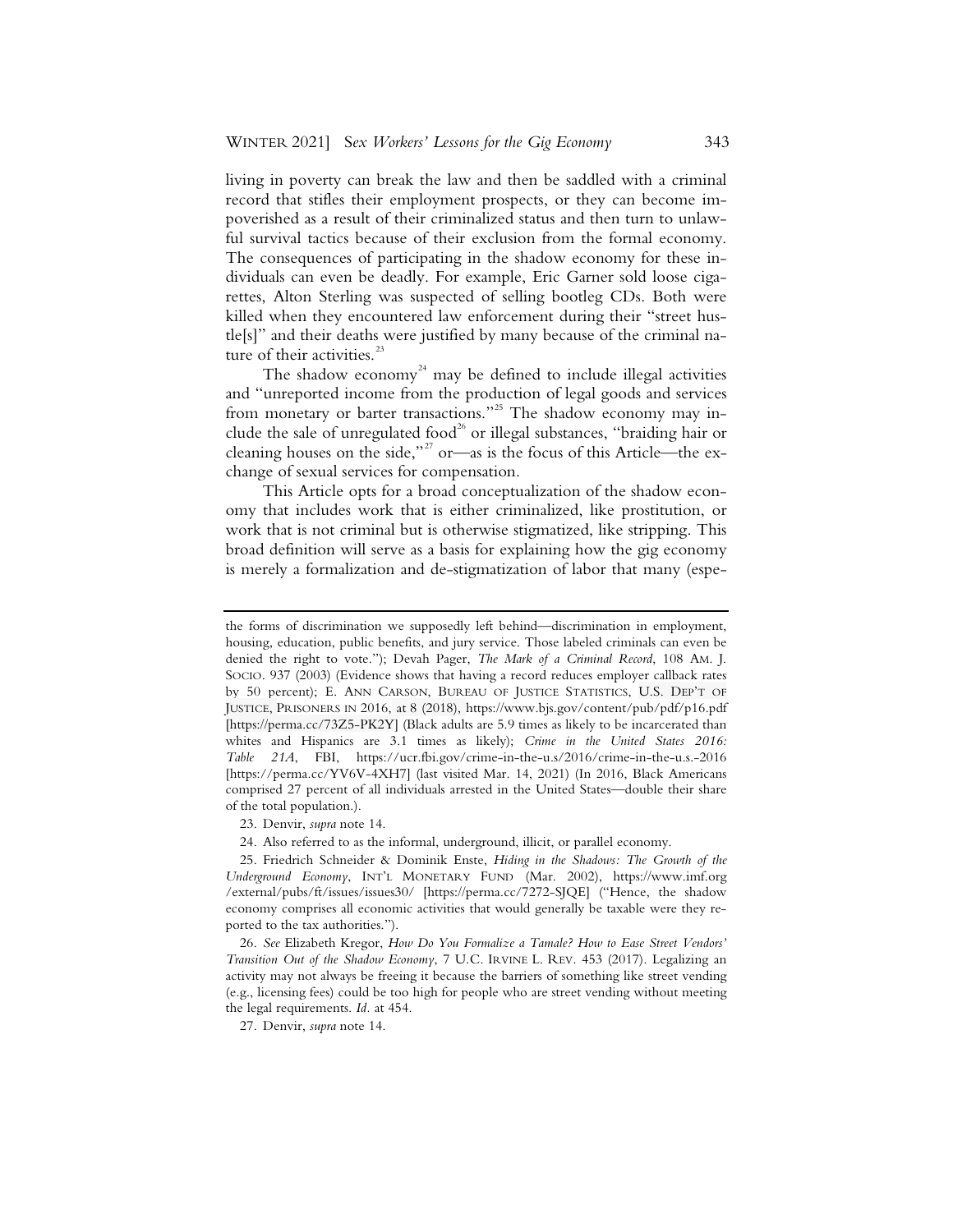cially racial and gender minorities) have been engaging in (perhaps quite literally) forever.

Individuals working in the shadow economy and certain types of legal employment have been excluded from legal protections for various reasons.<sup>28</sup> As a preliminary matter, engaging in criminalized economic activity generally prevents one from asserting certain rights that may otherwise be present under the law. For example, a contract for an illegal good or service is void and unenforceable by the courts. The law also will not step in if there is a so-called "falling out between thieves."<sup>29</sup> In addition, speech "intended to induce or commence illegal activities is not protected by the First Amendment."<sup>30</sup>

However, a recent Tenth Circuit opinion from 2019 clarified that the illegal nature of an activity does not necessarily preclude protection from federal labor law.<sup>31</sup> A marijuana distributor (legal in Colorado, but still criminal federally) intentionally misclassified a security guard as an independent contractor under the Federal Labor Standards Act ("FLSA") to avoid overtime pay obligations.<sup>32</sup> The court ruled that the FLSA is a "remedial scheme" for the benefit of all workers and is not rendered inapplicable to an employer just because that employer is violating other federal laws.<sup>33</sup> A similar line of reasoning could certainly be applied to the National Labor Relations Act ("NLRA") and other labor protections where an otherwise lawful employee is being taken advantage of. These two important sources of labor protections will be discussed further.

#### B*. Is Sex Work, Work?*

This Article is not a debate about sex work versus sex trafficking or the endless arguments about the distinction between the two. Nor is it a debate over the appropriate legal framework to criminalize or regulate sex work. Nonetheless, the arguments warrant a brief discussion because vulnerability and exploitation are important aspects of the broader workers' rights discourse. Sex work, as a general term, takes many forms, in-

 <sup>28.</sup> Including those discussing the racist origins of the agricultural and domestic worker exclusions laid out in Part I.D.

 <sup>29.</sup> RESTATEMENT (THIRD) OF RESTITUTION & UNJUST ENRICHMENT § 32 (AM. L. INST. 2010).

 <sup>30.</sup> Woodhull Freedom Found. v. United States, 334 F. Supp. 3d 185, 201 (D.D.C. 2018) (citing United States v. Williams, 553 U.S. 285, 297 (2008)); *see also* Pittsburgh Press Co. v. Pittsburgh Comm'n on Hum. Rels., 413 U.S. 376, 388-89 (1973) ("We have no doubt that a newspaper constitutionally could be forbidden to publish a want ad proposing a sale of narcotics or soliciting prostitutes.").

 <sup>31.</sup> Kenney v. Helix TCS, Inc., 939 F.3d 1106 (10th Cir. 2019).

 <sup>32.</sup> *Id.* at 1108.

 <sup>33.</sup> *Id.* at 1111.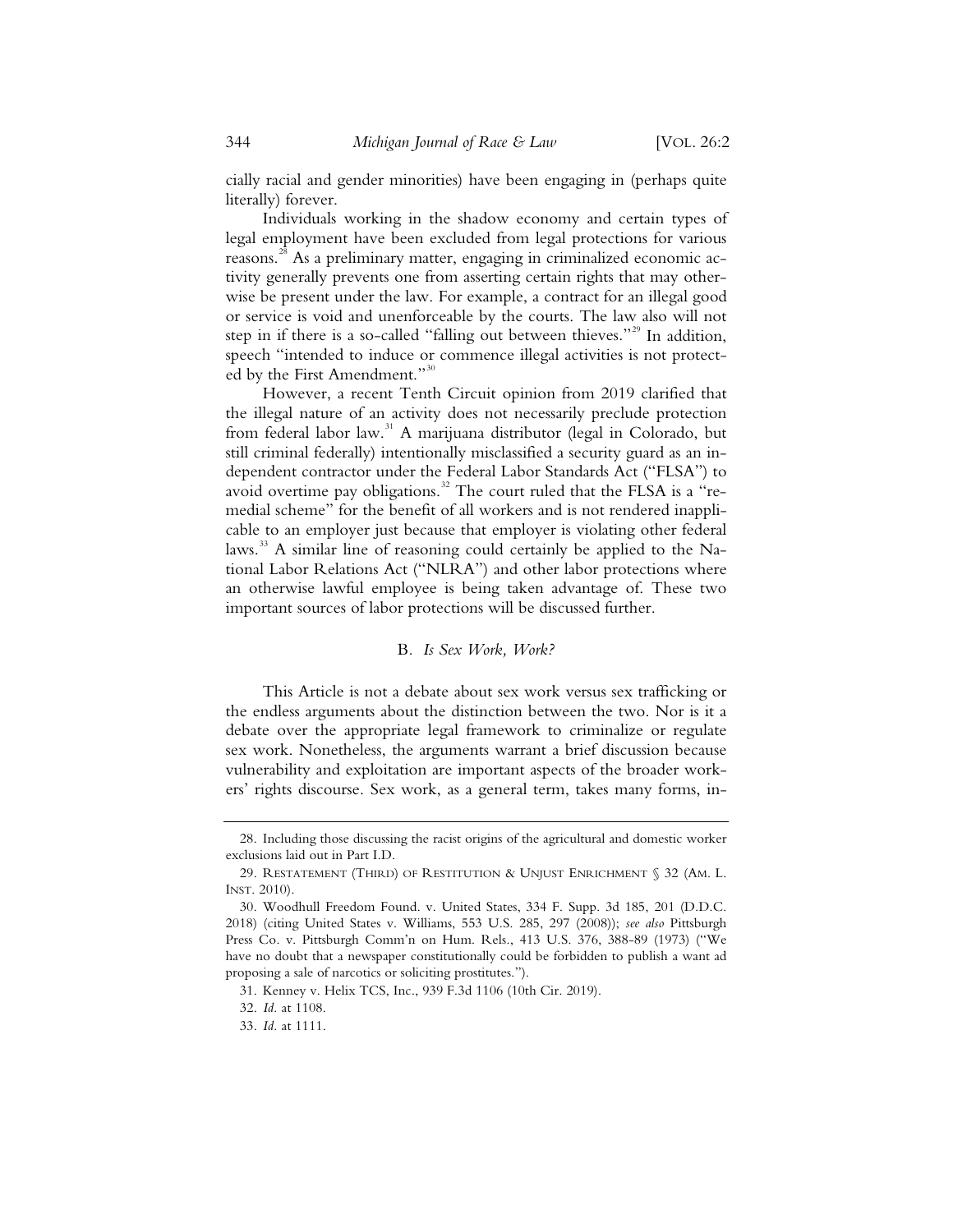cluding the exchange of physical, sexual activity (prostitution); companionship (sometimes referred to as "sugaring" or "escorting"); digital images or videos (pornography or "camming"<sup>34</sup>); or nude dancing ("stripping") for money or other forms of compensation (such as food or shelter).<sup>35</sup> For ease of terminology, this Article primarily focuses on and refers to prostitution as "sex work" and refers to stripping separately.

Sex work and sex trafficking are often presented as binary: either someone engages in sex work by choice or they were forced and, as a result, they are a victim of coercion. The reality is much more complicated. The term "sex workers" is used here to include individuals who engage in commercial sexual exchange (in any number of ways), regardless of whether they do so because of choice, circumstance, or coercion.

Consensual sex work (or sex work by choice) differs from sex trafficking. Sex trafficking, is defined in both federal and state laws.<sup>36</sup> The federal definition is "the recruitment, harboring, transportation, provision, obtaining, patronizing, or soliciting of a person for the purpose of a commercial sex act" which is induced "by force, fraud, or coercion, or in which the person induced to perform such act has not attained 18 years of age."<sup>37</sup> A commercial sex act "means any sex act on account of which anything of value is given to or received by any person."<sup>38</sup> The law assumes that minors cannot consent.<sup>39</sup>

Whereas trafficking is forced, choice recognizes the agency of individuals who decide to participate in the sex industry while acknowledging the "limited and oppressive power structures of race, class, gender, and sexuality" within it. $40$  "Circumstance"<sup>41</sup> is more amorphous. In the

 <sup>34.</sup> Camming is a "kind of digital-era peep show." Matt Richtel, *Intimacy on the Web, With a Crowd,* N.Y. TIMES (Sept. 22, 2013). https://www.nytimes.com/2013/09/22 /technology/intimacy-on-the-web-with-a-crowd.html.

 <sup>35.</sup> For more terms and definitions, see *Why Decriminalize Sex Work?*, DECRIMNOW, https://www.decrimnow.org/resources-1#/why-decriminalize-sexwork [https://perma.cc/JU3R-A35V] (last visited Mar. 14, 2021).

 <sup>36.</sup> *See, e.g*., 22 U.S.C.A. § 7102(12) (Westlaw through Pub. L. No. 116-259); VA. CODE ANN. § 18.2-357.1 (West 2019); D.C. CODE ANN. § 22-1833 (West 2010).

 <sup>37. 22</sup> U.S.C.A. § 7102(11)-(12) (Westlaw through Pub. L. No. 116-259).

 <sup>38. 22</sup> U.S.C.A. § 7102(4) (Westlaw through Pub. L. No. 116-259).

 <sup>39. 22</sup> U.S.C.A. § 7102(11) (Westlaw through Pub. L. No. 116-259).

 <sup>40.</sup> Meg Panichelli, Moshoula Capous-Desyllas & Yvette Butler, *From Fallen Women to the Tumblr Ban: Representing the Landscape of Sex Work From a Historical and Legal Perspective*, *in* THE ROUTLEDGE INTERNATIONAL HANDBOOK OF SOCIAL WORK AND SEXUALITIES (SJ Dodd ed., forthcoming 2021) ("This perspective recognizes that sex workers, like most individuals, are making choices within limited and oppressive power structures of race, class, gender, and sexuality.").

 <sup>41.</sup> Circumstance is not defined in local, state, or federal U.S. law. It is a delineation that has been made by impacted individuals and professionals working with those in the sex industry to acknowledge the lack of clear binaries between choice and coercion. *See,*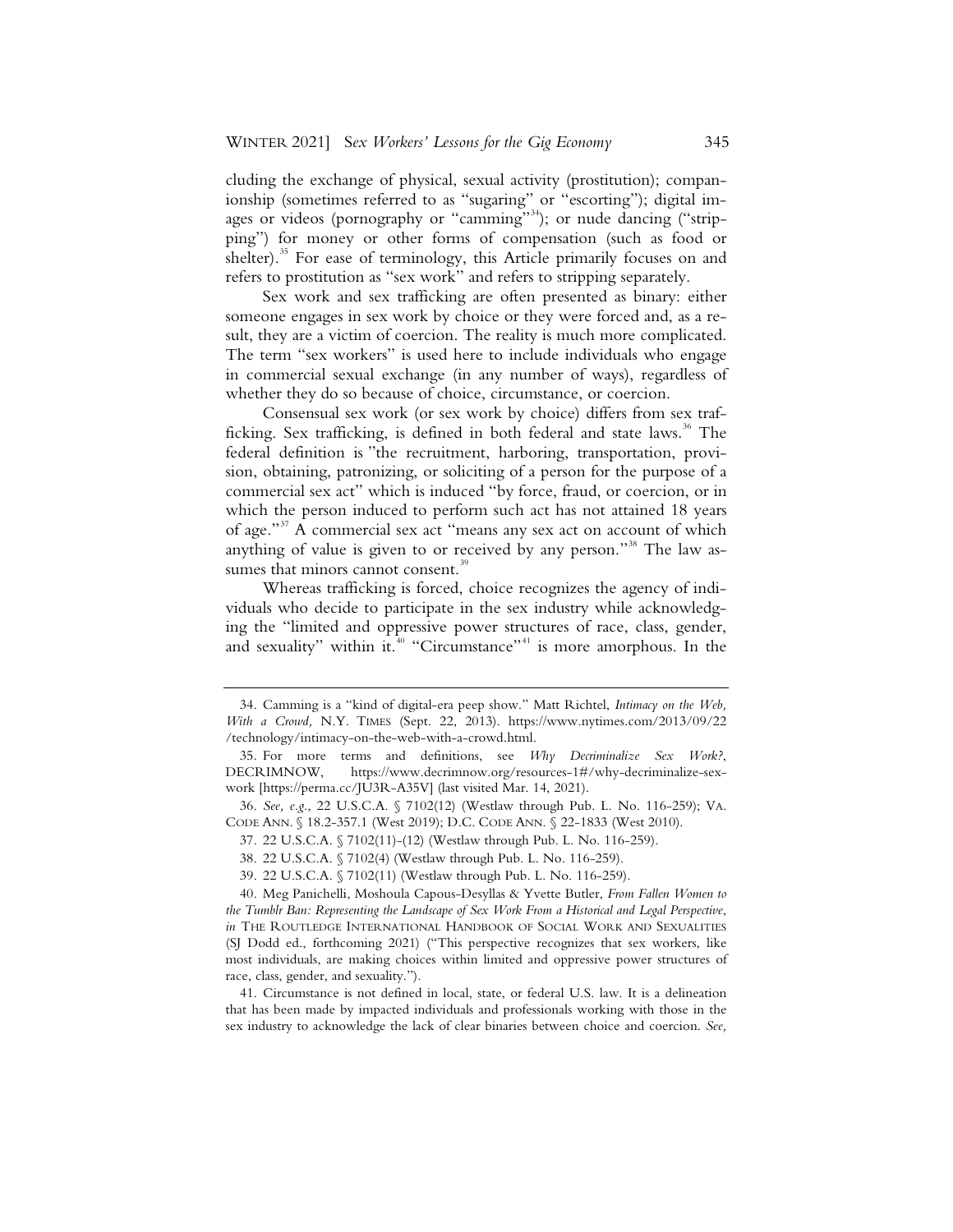case of lesbian, gay, bisexual, transgender, or queer ("LGBTQ+") individuals (especially those who are transgender or gender nonconforming), sex work may be one of only a few options to make money after facing discrimination in mainstream employment.<sup>42</sup> Race compounds the issue, as Black and Brown transgender individuals have higher rates of participation in sex work than white transgender individuals.<sup>43</sup> Those who are thrust into commercial sex work due to their circumstances are often referred to as engaging in "survival sex work," where sexual activity is exchanged for food, a place to sleep, or money to secure these basic needs.<sup>44</sup>

Individuals may begin engaging in sex work by choice or by circumstance, encounter an abusive person who traffics them, and then resume sex work for their original reasons. Or perhaps an individual was the victim of trafficking and, due to being prosecuted while a victim of trafficking, now has a criminal record that makes it difficult to secure mainstream employment.<sup>45</sup> Consequently, they return to sex work as a matter of circumstance.

As a practical matter, many sex workers' rights activists are seeking labor protections in much the same way as other workers.<sup>46</sup> Sex workers' rights activists argue that sex work is work, and they should be granted

*e.g.*, SEX WORKERS & ALLIES NETWORK & GLOB. HEALTH JUST. P'SHIP, SEX WORK VS TRAFFICKING: HOW THEY ARE DIFFERENT AND WHY IT MATTERS 2 (2020), https://law.yale.edu/sites/default/files/area/center/ghjp/documents/issue\_brief\_sex\_ work\_vs\_trafficking\_v2.pdf [https://perma.cc/CY9W-UJNY].

<sup>42</sup>*. See* ERIN FITZGERALD, SARAH ELSPETH PATTERSON, DARBY HICKEY & CHERNO BIKO, MEANINGFUL WORK: TRANSGENDER EXPERIENCES IN THE SEX TRADE 5 (2015), https://www.transequality.org/sites/default/files/Meaningful%20Work-Full%20Report\_ FINAL\_3.pdf [https://perma.cc/DN6B-E5MU] ("Those who lost a job due to antitransgender bias were almost three times as likely to engage in the sex trade (19.9% vs. 7.7%).").

 <sup>43.</sup> *Id.* at 4 (noting that according to the National Transgender Discrimination Survey (NTDS), "Black and Black Multiracial NTDS respondents had the highest rate of sex trade participation overall (39.9%), followed by those who identified as Hispanic or Latino/a (33.2%). Those who identified as "White only" had the lowest rate of participation at 6.3%.").

 <sup>44.</sup> *See id.* at 8.

 <sup>45.</sup> THE SURVIVOR REENTRY PROJECT, AM. BAR ASS'N COMM'N ON DOMESTIC & SEXUAL VIOLENCE, POST-CONVICTION ADVOCACY FOR SURVIVORS OF HUMAN TRAFFICKING: A GUIDE FOR ATTORNEYS 6 (2016) [hereinafter THE SURVIVOR REENTRY PROJECT], https://www.americanbar.org/content/dam/aba/administrative /domestic\_violence1/SRP/practice-guide.authcheckdam.pdf [https://perma.cc/HZ9W-B3V6].

 <sup>46.</sup> *See* Adrienne D. Davis, *Regulating Sex Work: Erotic Assimilationism, Erotic Exceptionalism, and the Challenge of Intimate Labor*, 103 CALIF. L. REV. 1195, 1197-202 (2015) (asserting that the sex worker rights movement has stalled and thoroughly engaging with issues of employment and labor law in the context of regulating sex work).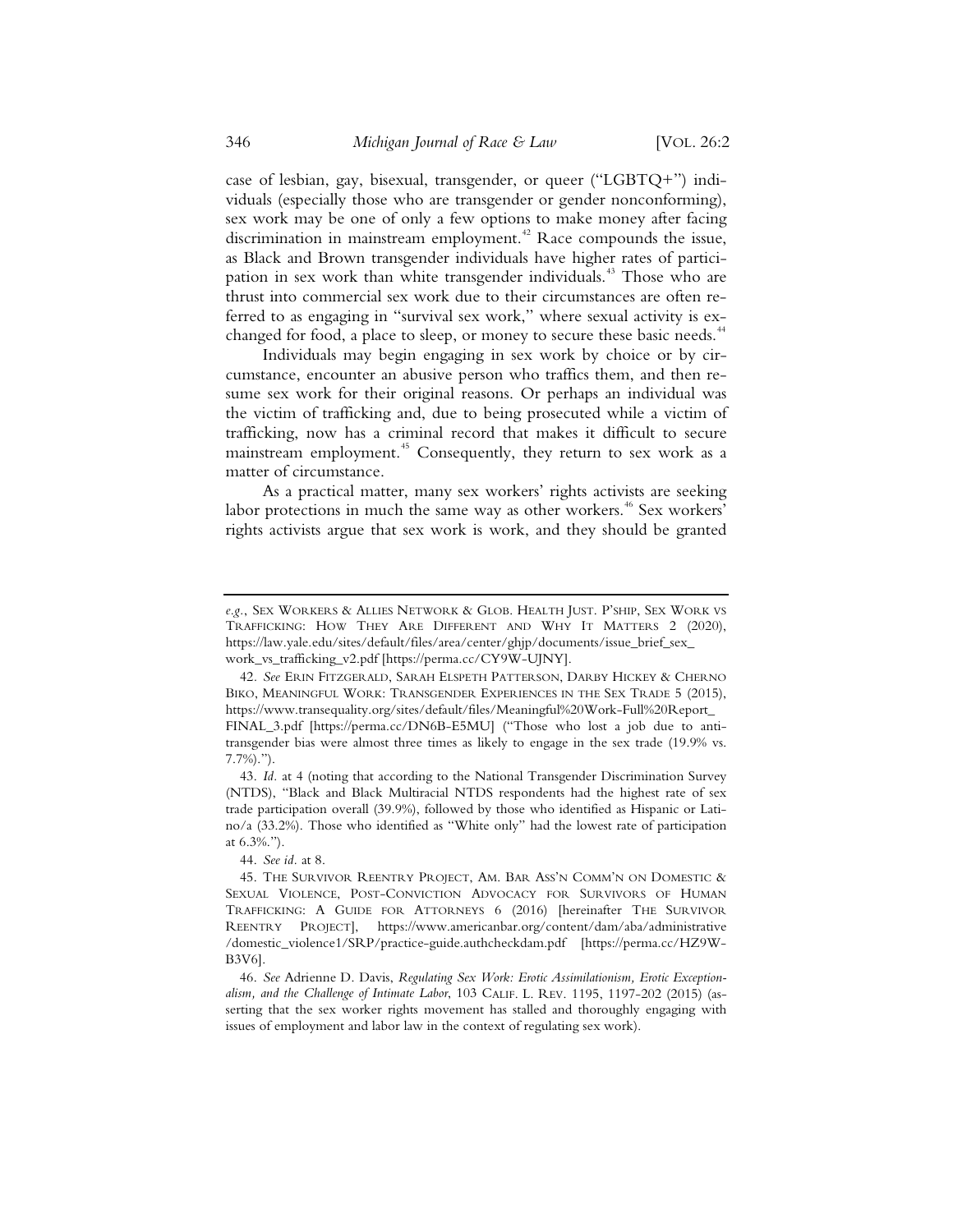the same rights and protections granted to any other worker.<sup> $47$ </sup> They argue that many who engage in sex work make a conscious decision to do so<sup>48</sup> and are doing it because it pays the bills, just like anyone else. Some activists believe it is a violation of their civil rights to be denied the opportunity to engage in sex work.<sup> $49$ </sup> Additionally, the fact that those selling sex disproportionately come from multiple marginalized statuses (sex, race, gender identity)<sup>50</sup> means that attempts to address sex work must come from, and be cognizant of, a racial justice perspective. Such a perspective requires, among other things: addressing root causes of vulnerability, acknowledging how police are often dangerous to Black and Brown people, and respecting the agency of sex workers.<sup>51</sup> Regardless of why anyone engages in sex work, the argument goes: neither they—nor their work—should be criminalized.

Many anti-sex trafficking activists believe that one cannot choose to engage in sex work because it is inherently violent and exploitative.<sup>52</sup>

 <sup>47.</sup> Lacey Sloan, *Who Owns Prostitution—and Why?: Why Decriminalizing Prostitution Is the Right Thing to Do*, FREE INQUIRY, Fall 1997, at 18.

 <sup>48.</sup> *Id.* at 19.

 <sup>49.</sup> *Id.* 

 <sup>50.</sup> *See* FITZGERALD ET AL., *infra* note 454; MEREDITH DANK, BILAL KHAN, P. MITCHELL DOWNEY, CYBELE KOTONIAS, DEBORAH MAYER, COLLEEN OWENS, LAURA PACIFICI & LILY YU, ESTIMATING THE SIZE AND STRUCTURE OF THE UNDERGROUND COMMERCIAL SEX ECONOMY IN EIGHT MAJOR US CITIES 219 (2014), https://www.urban.org/sites/default/files/publication/22376/413047-estimating-the-sizeand-structure-of-the-underground-commercial-sex-economy-in-eight-major-us-cities\_ 0.pdf [https://perma.cc/6HPH-4U7F] ("The 36 sex workers interviewed for this study represent a diverse set of racial and ethnic backgrounds and gender identities. . . . [T]welve participants identified as African American or black (33 percent), six identified as white (17 percent), four identified as Latino/a (11 percent), and three identified as multiracial (8 percent). Eleven (30 percent) did not identify a race or ethnicity. Twenty-eight individuals (78 percent) identified as women, one (3 percent) identified as a man, and seven (19 percent) identified as transgender women."). *See also*, Press Release, Bureau of Justice Statistics, Most Suspected Incidents of Human Trafficking Involved Allegations of Prostitution of An Adult or Child (April 28, 2011), https://www.bjs.gov/content/pub /press/cshti0810pr.cfm [https://perma.cc/WRG5-BL9N] (In a 2008-2010 study, the Bureau of Justice Statistics estimated that, of sex trafficking victims identified, 40 percent were black. While this study measured sex trafficking victims, sex trade demographics are hard to measure. Because it is not immediately obvious whether someone is a victim or not, these statistics help estimate the number and demographics of people in the sex trade generally.).

 <sup>51.</sup> *See* Jasmine Sankofa, *From Margin to Center: Sex Work Decriminalization is a Racial Justice Issue*, AMNESTY INT'L USA (Dec. 12, 2016), https://www.amnestyusa.org/frommargin-to-center-sex-work-decriminalization-is-a-racial-justice-issue/ [https://perma.cc /XT6C-LCB8].

 <sup>52.</sup> These arguments were generally inspired by feminist legal theorists like Catherine MacKinnon who popularized "dominance feminism." *See generally* CATHARINE A.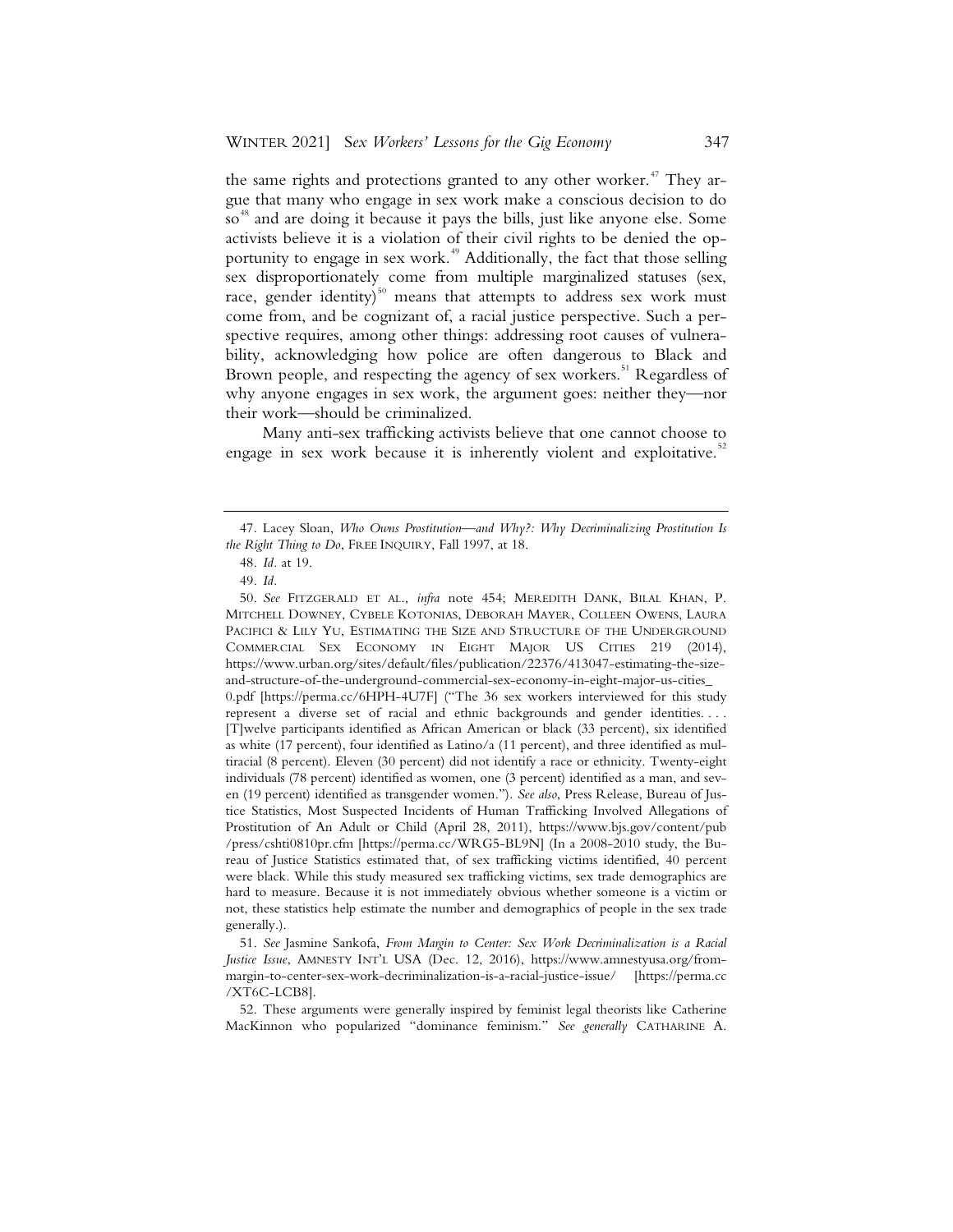Consequently, they do not believe in legitimizing sex work by calling it "work" or otherwise changing its legal status.

This article adopts the perspective that sex work is a form of work. Not only that, but it is devalued labor that is undertaken particularly by women of color in the shadow economy. Sex workers, like the mainstream gig workers discussed below, enter into their working arrangements to make ends meet.

#### C*. Defining the Gig Economy*

As defined above, a "gig" is a short-term job or an "economic activity that involves the use of temporary or freelance workers to perform jobs typically in the service sector."<sup>53</sup> The gig economy is also known as "the collection of markets that match providers to consumers on a gig (or job) basis in support of on-demand commerce."<sup>54</sup>

While the particular business models vary, many people imagine a "basic model" where "gig workers enter into formal agreements with ondemand companies (e.g., Uber, TaskRabbit) to provide services to the company's clients."<sup>55</sup> In this kind of system, "[p]rospective clients request services through an Internet-based technological platform or smartphone application that allows them to search for providers or to specify jobs." $56$ The individual who completes the service is then compensated through the application. Work is "on-demand"<sup>57</sup> for both the customer and the worker.

This Article includes in the gig economy the "contingent workforce," which encompasses individuals who work in areas outside of the standard, full-time employment relationship.<sup>58</sup> These might be temporary workers, freelancers, contractors, consultants, leased workers, workers on call, part-time workers, and the self-employed,<sup>59</sup> including anyone who makes a living by cobbling together different jobs or who takes on a side job to make ends meet. These definitions of gig work suggest legal, formal, mainstream, or otherwise "socially acceptable" forms of work.

57. Orly Lobel, *The Gig Economy and the Future of Employment and Labor Law*, 51 U.S.F. L. REV. 51 (2017).

MACKINNON, FEMINISM UNMODIFIED: DISCOURSES ON LIFE AND LAW (1987); CATHARINE A. MACKINNON, TOWARD A FEMINIST THEORY OF THE STATE (1989).

<sup>53.</sup> *Gig*, *supra* note 6.

<sup>54.</sup> DONOVAN ET AL., *supra* note 8, at 1.

<sup>55.</sup> *Id.*

<sup>56.</sup> *Id.*

<sup>58.</sup> *Id.* at 56.

<sup>59.</sup> *Id.*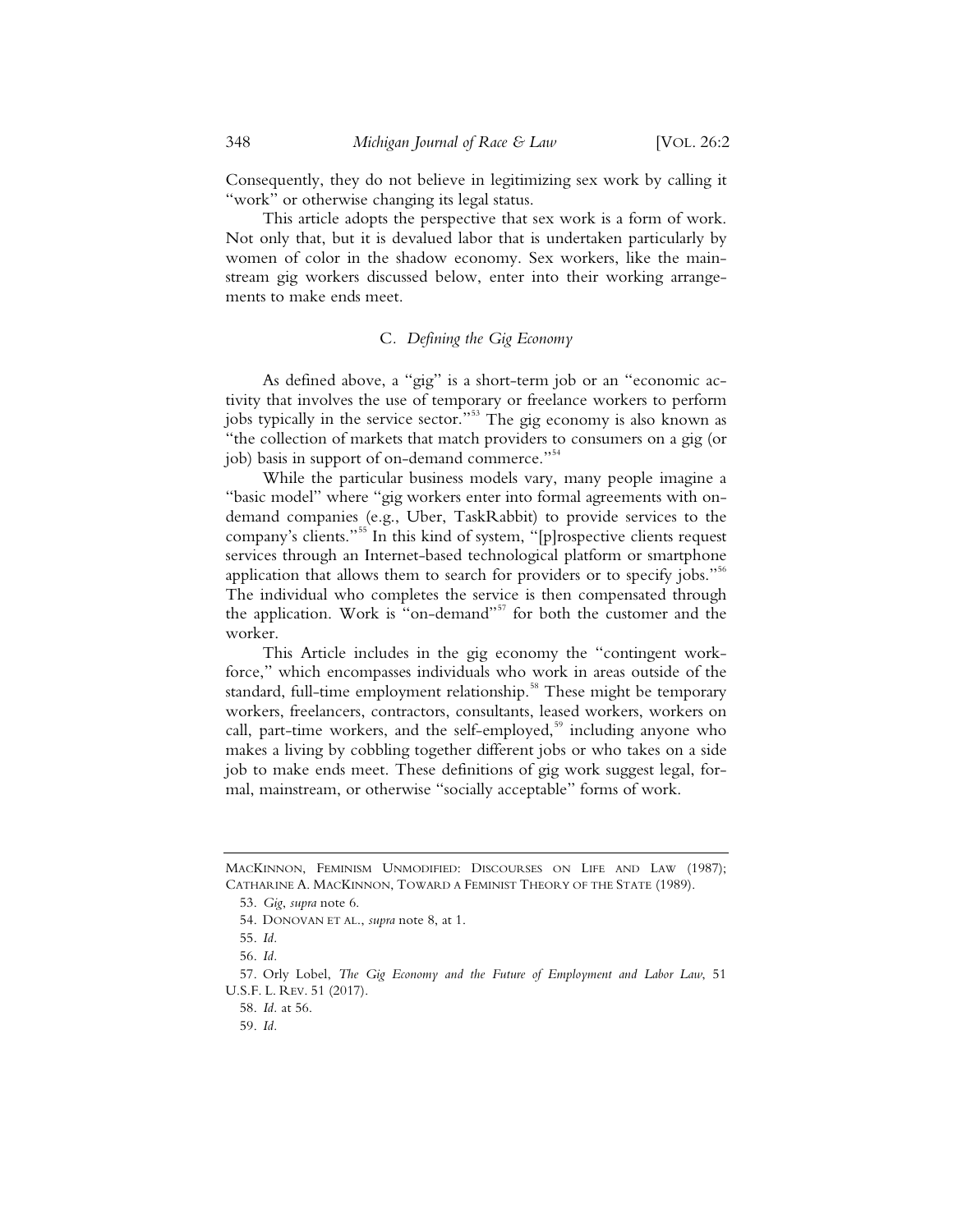There are many reasons people work in the gig economy. Some gig jobs pay better than more traditional jobs and the hours and work are often more flexible, allowing workers a lot of freedom in choosing the type of work they perform and the hours in which they perform it.<sup>60</sup> Additionally, the gig economy is accessible to many individuals who may be excluded from the mainstream economy for one reason or another, including women with children, racial minorities, people who face discrimination based on sexual orientation or gender identity, and people with criminal records.<sup>61</sup> Despite these advantages, the work can be precarious in many ways: inconsistent jobs, non-negotiable pay, and no benefits such as insurance, personal leave, or overtime pay.<sup>6</sup>

Studies show that the contingent workforce is racially diverse, $63$  but the division of labor within the contingent workforce continues to reflect societal inequities. For example, many individuals with more societal advantage (white, men) work a gig job to supplement their primary source of income and are likely to receive higher wages and higher levels of flexibility and control.<sup>64</sup> On the other hand, groups that are already disad-

 62. *See* Nadler, *supra* note 60, at 458-59 (explaining that independent contractors are not able to take advantage of the protections in the Fair Labor Standards Act, National Labor Relations Act, Civil Rights anti-discrimination provisions, Family Medical Leave Act, or Occupational Safety and Health Act).

 63. *See e.g.,* MARKETPLACE-EDISON RESEARCH, *supra* note 61. ("Gig workers are more highly concentrated among Hispanic or African-American adults than White adults. Almost one-third (31%) of Hispanic adults 18+ earn money through the gig economy, compared to 27% of African- Americans. White adults are the least likely to earn money through the gig economy at 21%.").

 <sup>60.</sup> Michael L. Nadler, *Independent Employees: A New Category of Workers for the Gig Economy*, 19 N.C. J.L. & TECH. 443, 457-58 (2018); Holly Wilmet, *Naked Feminism: The Unionization of the Adult Entertainment Industry*, 7 AM. U. J. GENDER SOC. POL'Y & L. 465, 491 (1999) (noting that in the case of stripping: "The flexible schedules accommodate women who are mothers, students, actors, or employees in need of additional income. In many cases, the income a woman makes from dancing is the difference between work and welfare.").

 <sup>61.</sup> MARKETPLACE-EDISON RESEARCH, THE GIG ECONOMY (2018) http://www. edisonresearch.com/wp-content/uploads/2019/01/Gig-Economy-2018-Marketplace-Edison-Research-Poll-FINAL.pdf [https://perma.cc/JA8P-Y359] (The study indicated that women are slightly more likely to have a gig job as secondary income than men. For over half of Black gig workers, their gig job served as their primary source of income. Almost half of Hispanic gig workers said their gig job was their primary source of income. White gig workers were the least likely to have gig work as their primary source of income.).

 <sup>64.</sup> *Who Participates in the Gig Economy*, GIG ECON. DATA HUB, https://www.gigeconomydata.org/basics/who-participates-gig-economy [https://perma.cc /DQ3N-ULZK] (last visited Mar. 14, 2021) ("Taken together, these demographic data suggest that the non-traditional workforce is deeply segmented. Some work pays particularly well, offers high levels of flexibility and control, and tends to be held by advantaged groups, often on a supplemental basis. Other non-traditional work provides low wages,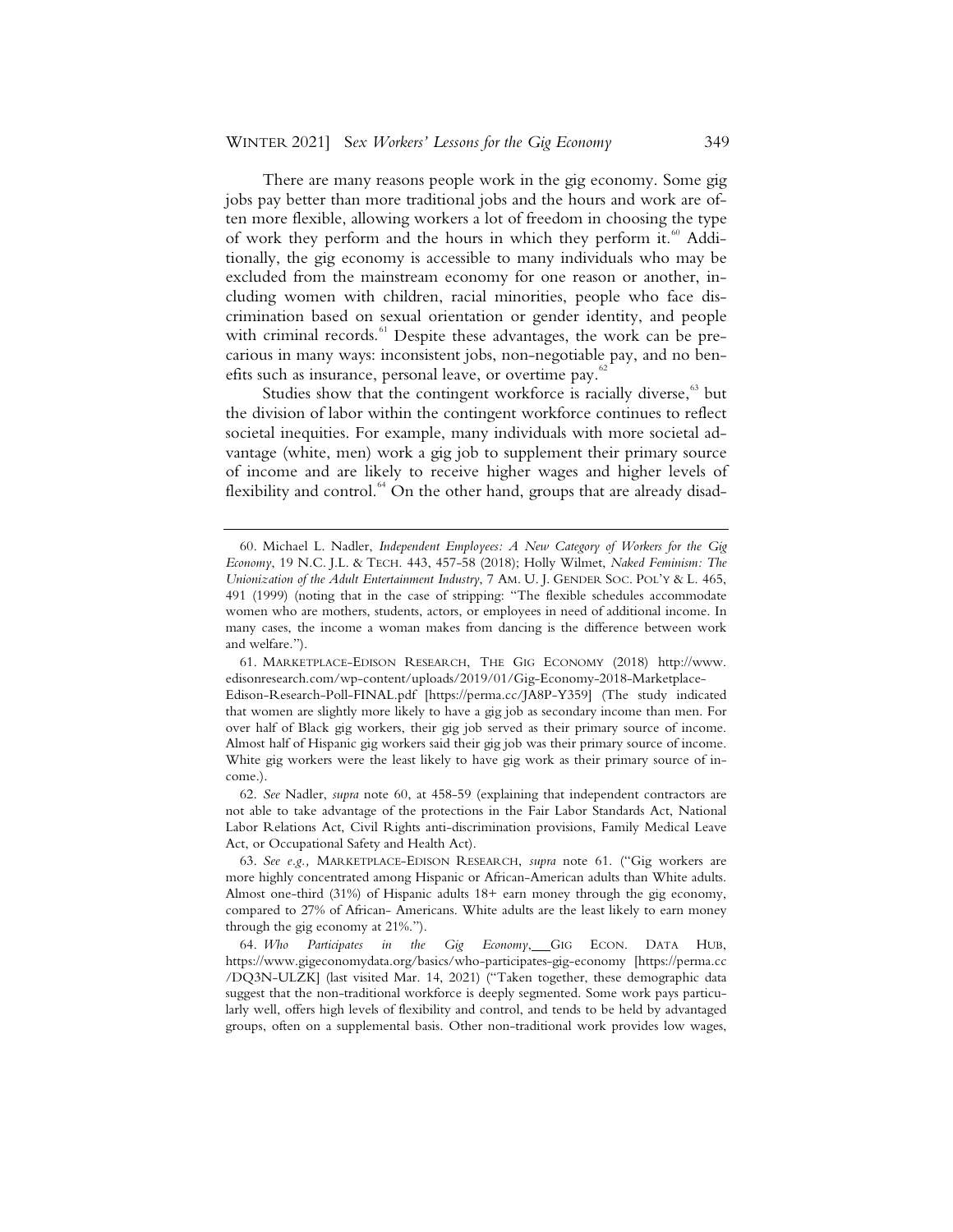vantaged (by sex or race) more frequently rely on non-traditional or contingent employment as their primary source of income.<sup>85</sup>

#### D. *"Class" Warfare and Exclusion from Legal Protection*

Gig workers and shadow workers represent complicated applications of the regulatory framework that governs labor relations in the United States. The key piece of legislation at issue in this Article is the  $NLRA<sup>66</sup>$  The NLRA, enacted to help facilitate the flow of commerce,  $67$ gives employees the right to organize, to form labor organizations, to engage in collective bargaining through self-selected representatives, and to "engage in other concerted activities for the purposes of collective bargaining or mutual aid or protection."68 Employees are covered by the NLRA, but independent contractors, agricultural laborers, and domestic servants are not. $69$  While the focus here is on the NLRA, it is worth noting that the FLSA exempts similar groups from wage and hour protections.

Concerns about exploitation of non-employees have deep historical roots in the United States. For instance, many scholars have connected the exclusion of domestic and agricultural workers from federal labor protections in the 1930s to America's history of racism and antiimmigrant sentiment.<sup>71</sup> Domestic and agricultural workers were primarily Black, meaning that the era of labor and employment protections left out many Black workers by proxy.<sup>72</sup> Though slavery had been abolished, white southerners used strategies like the "tenancy system" to keep Black

and tends to be held disproportionately by disadvantaged groups, who often rely on it for their primary livelihood.").

 <sup>65.</sup> *Id.*

 <sup>66.</sup> While there are more statutes, such as the Fair Labor Standards Act, governing wage and hour laws, my focus here is on workers' rights to organize and bargain.

 <sup>67. 29</sup> U.S.C.A. § 151 (Westlaw through Pub. L. No. 116-259) ("The inequality of bargaining power between employees who do not possess full freedom of association or actual liberty of contract and employers who are organized in the corporate or other forms of ownership association substantially burdens and affects the flow of commerce, and tends to aggravate current business depressions, by depressing wage rates and the purchasing power of wage earners in industry and by preventing the stabilization of competitive wage rates and working conditions within and between industries.").

 <sup>68. 29</sup> U.S.C.A. § 157 (Westlaw through Pub. L. No. 116-259).

 <sup>69. 29</sup> U.S.C.A. § 152 (Westlaw through Pub. L. No. 116-259).

 <sup>70. 29</sup> U.S.C.A. § 213 (Westlaw through Pub. L. No. 116-259).

 <sup>71.</sup> *See, e.g.*, Juan F. Perea, *The Echoes of Slavery: Recognizing the Racist Origins of the Agricultural and Domestic Worker Exclusion from the National Labor Relations Act*, 72 OHIO ST. L.J. 95 (2011); William E. Spriggs, *A Look at Inequality, Worker's Rights, and Race*, 36 LAW & INEQ. 231, 238-40 (2018).

 <sup>72.</sup> Perea, *supra* note 71, at 96.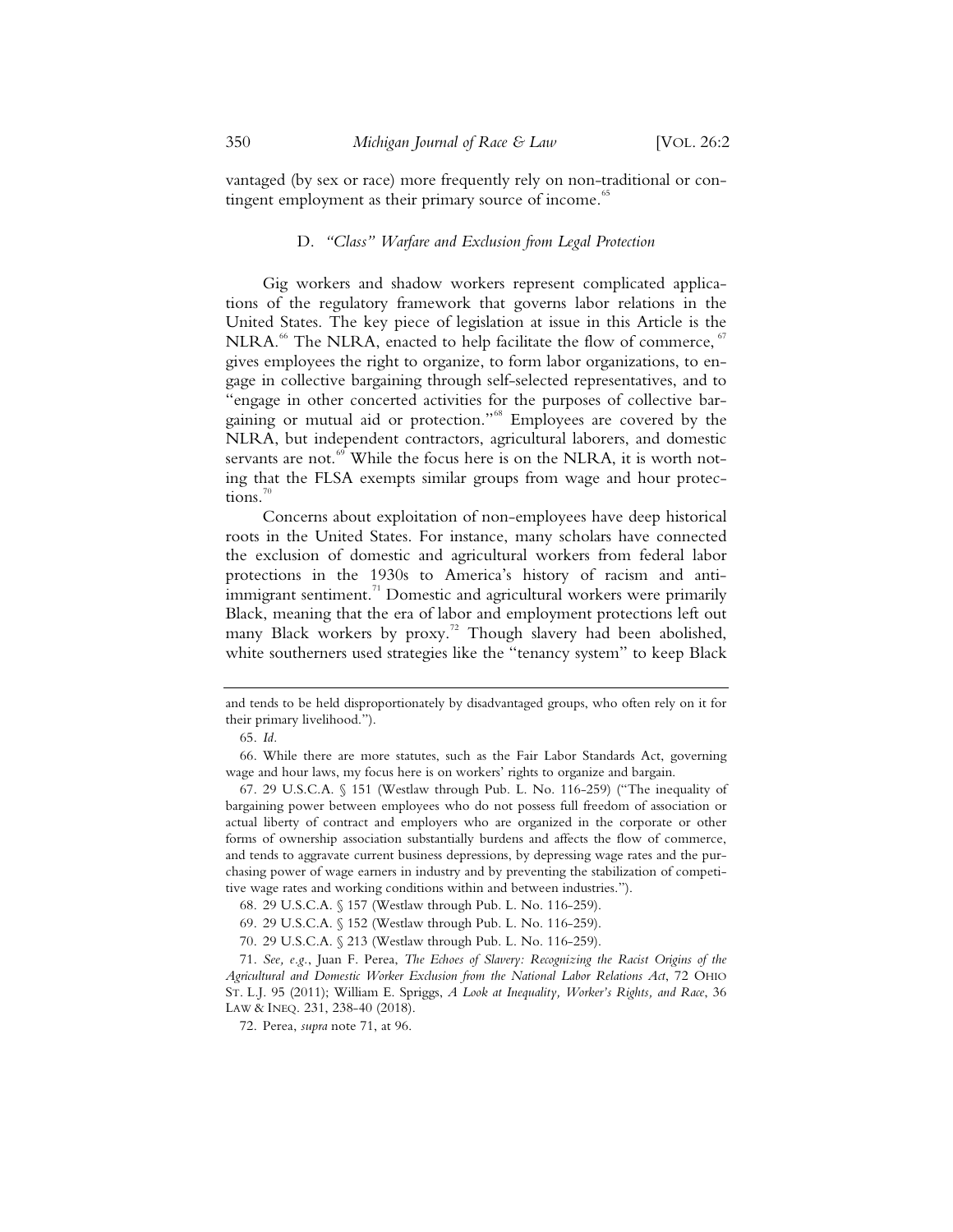workers in a perpetual state of debt to the white farm owners.<sup>73</sup> Economic dependence was a crucial part of their exploitation.

While the practice of tenant farming was declared unconstitutional.<sup>74</sup> the laws that would actually benefit these individuals were the ones that would buttress their economic independence: social security benefits, unemployment insurance, equal or minimum wages, and equalized bargaining power.<sup>75</sup> Moreover, white southerners fought against equal wages for Black workers as they would have signified equal worth and dignity.<sup>76</sup> Today, these same statutory exclusions continue to harm majority-Latinx farm workers.<sup>77</sup> This demonstrates the persistence of the desire to "preserve an exploited, economically deprived non-white agricultural labor force."<sup>78</sup> This economically deprived labor force goes beyond agriculture. Legal classifications continue to reinforce racial hierarchies among economically deprived and legally vulnerable labor forces.

Unfortunately for gig workers, courts have struggled to decide whether to classify them as employees or as independent contractors under the NLRA and FLSA.<sup>79</sup> This classification is incredibly important because whether one is an employee or independent contractor determines which benefits and protections one receives, and to what degree.<sup>80</sup> Contractors are eligible for fewer benefits and protections than those workers classified as employees. Rather than analyzing the classification debate in

<sup>73.</sup> *Id.* at 101.

<sup>74.</sup> *Id.* ("Such debt peonage continued despite repeated Supreme Court decisions declaring the practice unconstitutional.").

<sup>75.</sup> *Id.* at 102.

<sup>76.</sup> *Id.* at 116.

<sup>77.</sup> *See, e.g.*, Anastasia Christman, *Ending Injustice in Our Fields and Dairies: New York State Should Extend Basic Labor Protections to Farmworkers*, NAT'L EMP. L. PROJECT (May 6, 2019), https://www.nelp.org/publication/ending-injustice-fields-dairies-new-york-stateextend-basic-labor-protections-farmworkers/ [https://perma.cc/RT8V-WTX8] (One survey of dairy farmworkers in New York found "nearly two-thirds of workers reporting that Latino immigrant workers were given worse assignments and earned less pay than other workers. Farmworkers who experience abusive conditions, wage theft, or unsafe practices that threaten worker and consumer safety may be fearful of speaking up, while those on H-2A visas are tied to just one employer and cannot leave to work in less abusive conditions.").

<sup>78.</sup> Perea, *supra* note 71, at 127.

<sup>79.</sup> Some argue that independent contractor status is a form of exploitation because businesses are not providing workers with the benefits they would be entitled to receive if they were classified as employees. This Article will not spend time on that struggle because several articles already cover those discussions in great depth. In essence, some scholars argue that the gig economy is not unique enough to require new tests to classify workers. Other scholars argue that the traditional rules are unworkable when applied to the gig economy.

<sup>80.</sup> *See supra* note 79.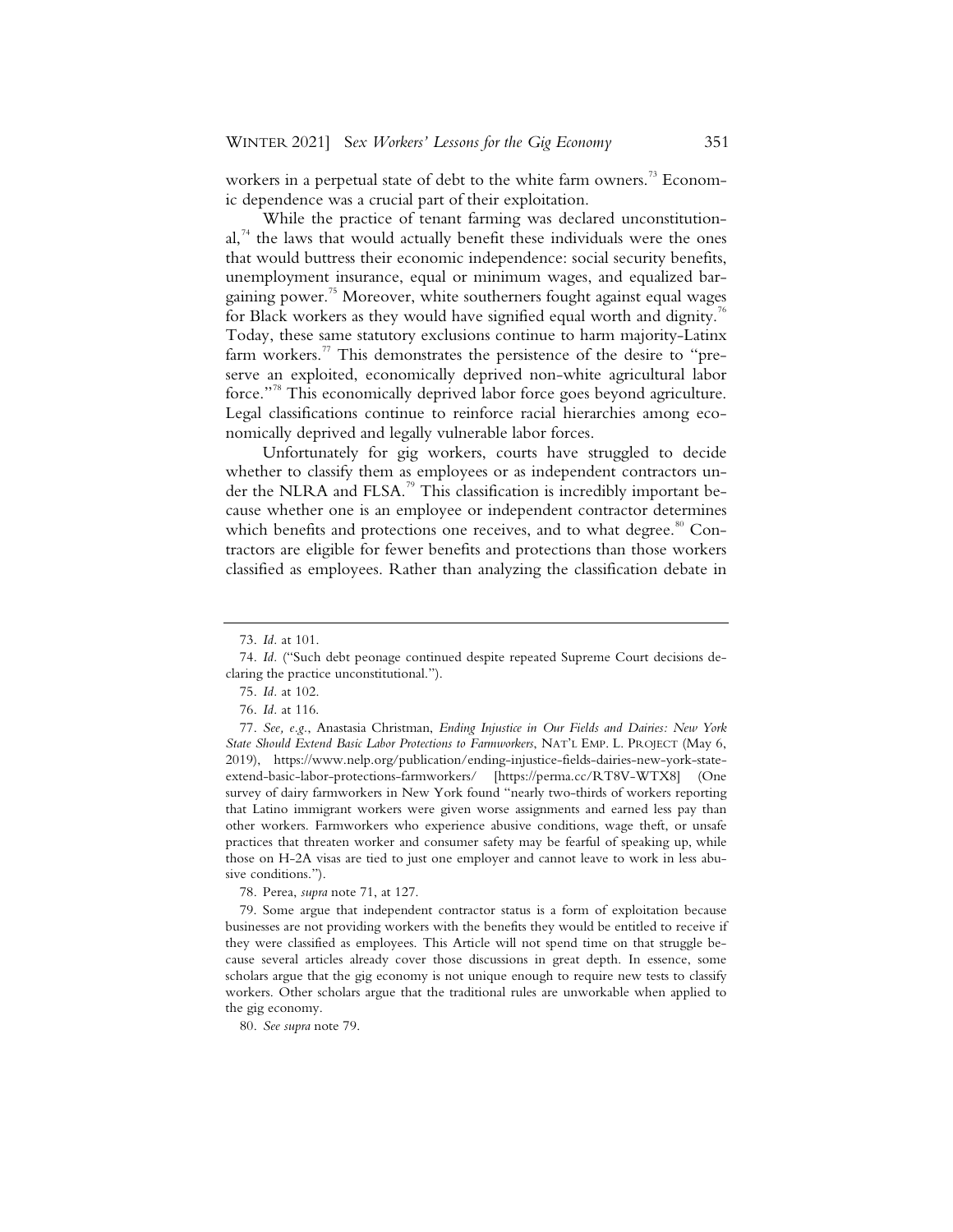depth, which is well explored elsewhere,<sup>81</sup> this Article attempts to call attention to the ways that gig workers can learn from past advocacy efforts by individuals at similar or greater levels of socio-legal vulnerability.

Given that there is no consensus among workers about how to regulate—or not regulate—the gig economy, how should policymakers figure out how to move forward? How can policymakers protect workers without unintentionally harming them by tampering with the flexible nature of gig work?

This Article argues that these questions could be answered more effectively if policymakers considered individuals, like sex workers, who often make ends meet by engaging in the shadow economy. Including shadow workers in the gig economy would provide policymakers with a helpful historical context of successes and failures in regulatory efforts in a closely analogous context, providing them with guidance to more effectively regulate this ever-growing employment sector.

#### E*. You Must Be New Here: Sex Workers in The Gig Economy*

Modern gig work platforms were not the first to capitalize on the internet's ability to match short-term workers with jobs. In the early 1990s, sex workers were the "economic engine" for print magazines and newspapers because of their advertisements in the classifieds section.<sup>82</sup> As described by Maxine Doogan, founder of the Erotic Providers Union,<sup>83</sup> sex workers were pioneers of the early internet.<sup>84</sup> They transitioned from print to online marketing in the 1990s. Kristen Diangelo, Founder of the Sacramento chapter of the Sex Worker Outreach Project described the move online.<sup>85</sup> Chat rooms and message boards allowed clients to rate and review sex workers and their services.<sup>86</sup> Sex workers later did the same with "bad date" websites, developed to keep one another safe from abusive clients. $87$  The online sex industry even worked with cryptocurrencies<sup>88</sup> and online payment before other industries.<sup>89</sup>

88. *Id.*

 <sup>81.</sup> *See, e.g.*, Lobel, *supra* note 57; Nadler, *supra*, note 60; Jeffrey M. Hirsch & Joseph A. Seiner, *A Modern Union for the Modern Economy*, 86 FORDHAM L. REV. 1727 (2018). 82. *Id.*

 <sup>83.</sup> More on the Erotic Service Providers Union can be found at EROTIC SERV. PROVIDERS UNION, https://www.espu-usa.com/ [https://perma.cc/U8HD-BM8Y] (last visited Mar. 12, 2021).

 <sup>84.</sup> Sofia Barrett-Ibarria, *Sex Workers Pioneered the Early Internet—and It Screwed Them Over*, VICE (Oct. 3, 2018, 8:00 AM), https://www.vice.com/en\_us/article/qvazy7/sexworkers-pioneered-the-early-internet [https://perma.cc/8WX7-EJW8].

 <sup>85.</sup> *Id.*

 <sup>86.</sup> *Id.*

 <sup>87.</sup> *Id.*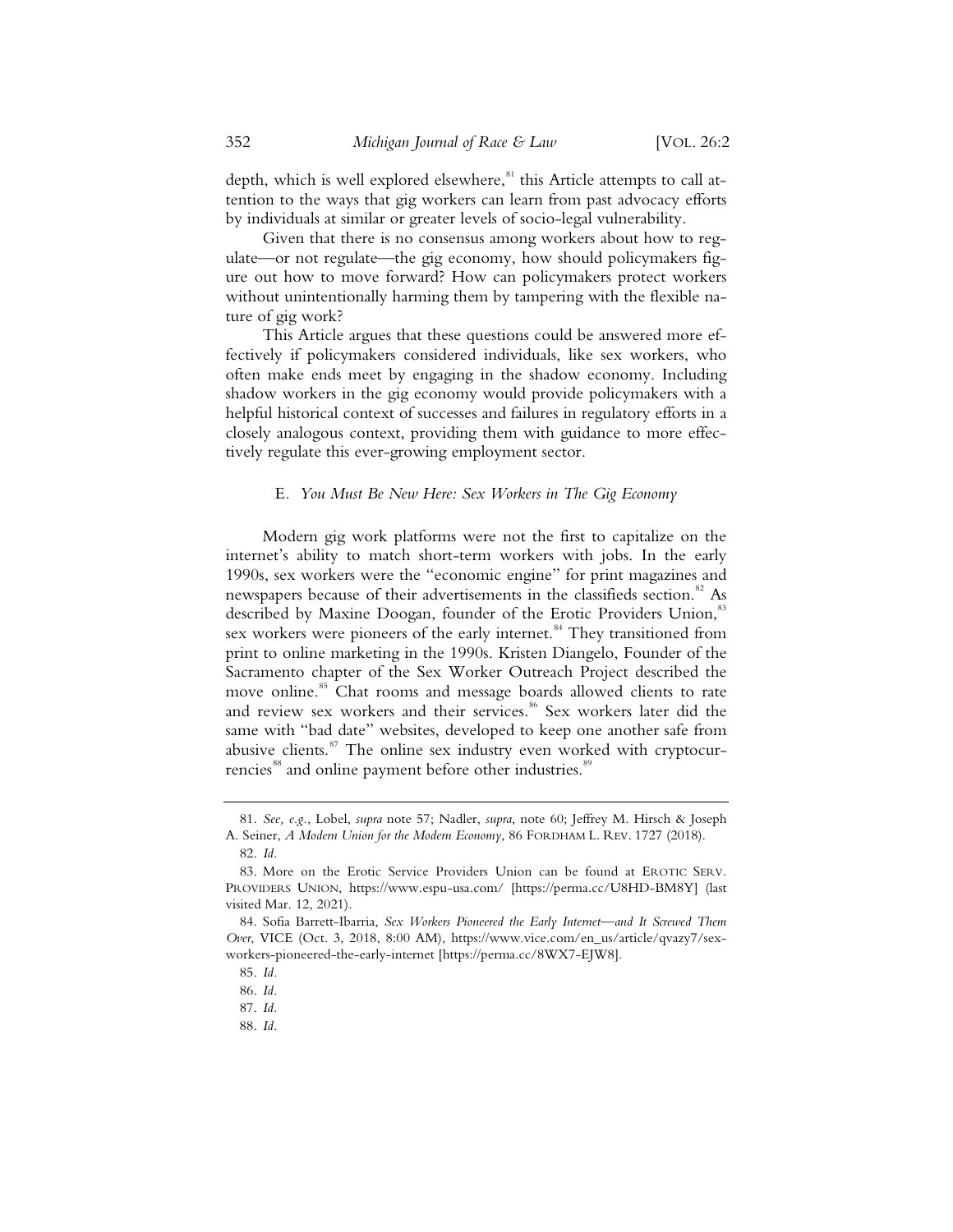Crucially, using the internet allowed sex workers to build community and secure more autonomy over their labor. Websites like Backpage and Craigslist were popular, as was social media. As Molly Smith, a sex worker and author of *Revolting Prostitutes*, put it: "Using platforms like Backpage, you could organize your work for yourself. Even 15 years ago, sex workers would have to do most of their work on the street, or work for a manager—which opens you up to all sorts of harms."<sup>90</sup> Technological advances reduce the need for intermediaries and have "the potential to create a more efficient and transparent labor market, which enables independence, choice, autonomy, and freedom for people to work according to their own terms, time, and desired lifestyle."<sup>91</sup>

Recall the relationship between independence and worker power. Sex workers demonstrated early on how use of the internet could improve their working conditions. Gig workers have found this to be true as well. Despite the concerns about the precarious nature of the work, gig work can be more accessible $92$  than traditional employment. Moreover, the hours and the work itself are often more flexible, which translates into greater autonomy for workers.<sup>93</sup>

#### II. Lessons from a Fractured Group: Sex Work and Sex **TRAFFICKING**

The following discussion provides two lessons for gig workers to take from the sex workers' rights movement. First, Part II.A will describe the current regulatory framework of prostitution in the United States. Part II.B will describe two major pieces of anti-trafficking legislation and the consequences sex workers suffered as a result. Next, it will describe the ways in which sex workers have attempted to work with unions. Gig workers and their allies will benefit from this history, as legislation and unionization are issues that gig workers are grappling with right now. That history illustrates the importance of properly including similarly situated individuals to avoid changes in the law that would be harmful to those in similar circumstances.

 <sup>89.</sup> Nick Saint, *How Pornographers Invented E-Commerce*, BUS. INSIDER (Aug. 6, 2010, 7:30 PM), https://www.businessinsider.com/the-producer-of-middle-men-talks-to-us-about-howpornographers-invented-e-commerce-2010-8 [https://perma.cc/D7QQ-ZUVZ].

 <sup>90.</sup> Tom Whyman, *Your Job Has More in Common with Sex Work Than You Think*, VICE (Nov. 20, 2018, 7:34 AM), https://www.vice.com/en\_us/article/xwjzxw/yourjob-has-more-in-common-with-sex-work-than-you-think [https://perma.cc/D5FQ-KDV7].

 <sup>91.</sup> Lobel, *supra* note 57, at 2.

 <sup>92.</sup> MARKETPLACE-EDISON RESEARCH, *supra* note 61.

 <sup>93.</sup> *See* sources cited *supra* note 60.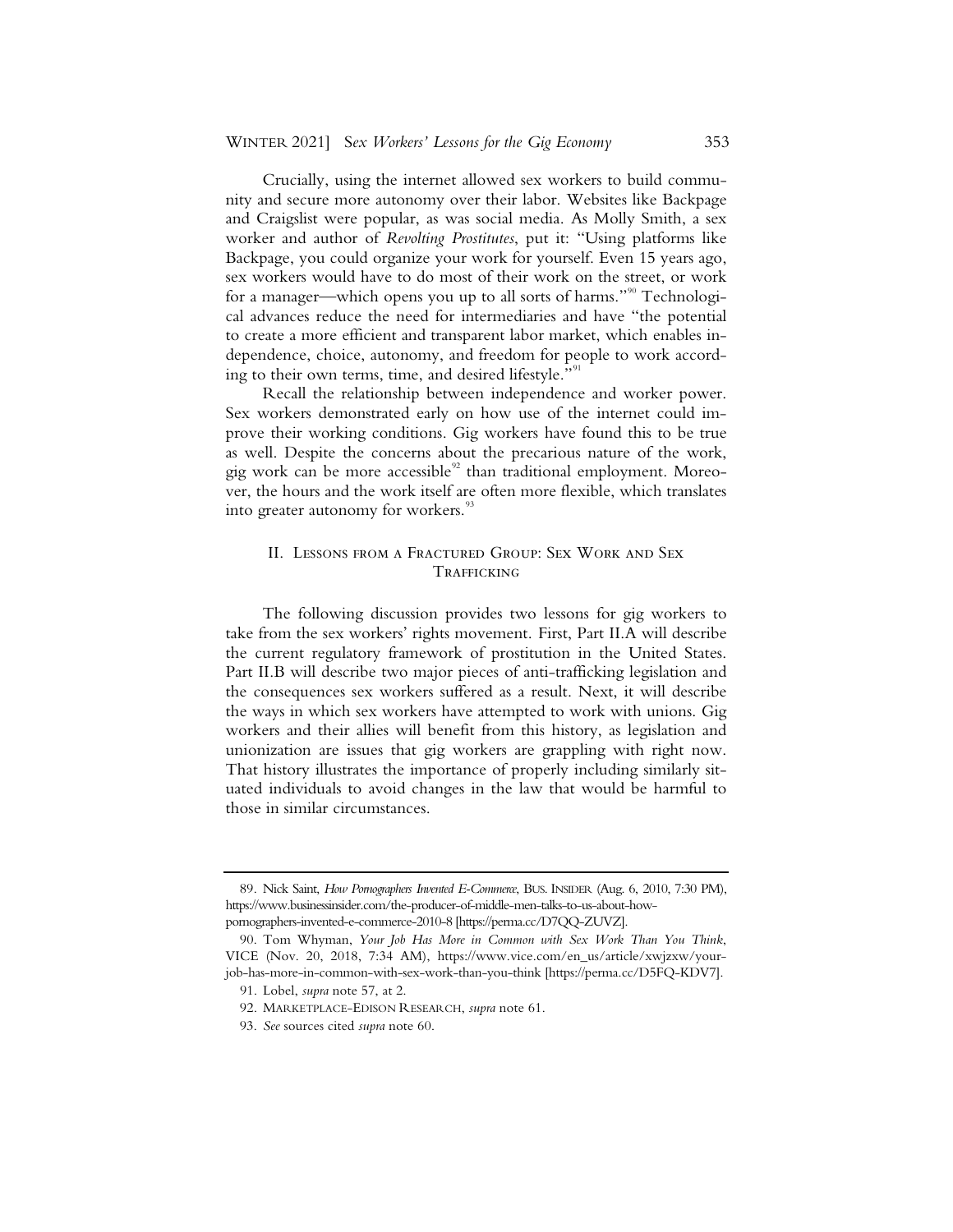Finally, Part II.C is a lesson in movement-building by illustrating what *not* to do when joining forces for a similar cause. It will provide a cautionary tale on movement-building based on the divide between the fight for sex workers' rights and anti-sex trafficking policy. As explained previously in Part I, the unfortunate result of this divide is that anti-sex trafficking policy is extremely carceral and does not provide sex workers with added labor protections due to an underlying belief that sex work cannot be legitimate work and is inherently exploitative. A similar divide exists in the discussions surrounding how best to legislate gig work and what regulatory schemes would cure instances of worker exploitation within the gig economy.

#### A*. Regulatory Framework*

Prostitution is subject to a variety of criminalization schemes and regulations.<sup>94</sup> For example, in the United States, prostitution, solicitation, pandering, brothel keeping, and related activities are illegal—except for in certain counties in Nevada.<sup>95</sup> Other types of work, such as stripping, "camming," and acting in sexually explicit videos are not illegal, but remain stigmatized. In Sweden, Norway, and Iceland, the approach used criminalizes the purchase of sexual services, instead of the sale.<sup>96</sup> This is referred to as the "end-demand" or "Nordic model."

Sex industry workers of all kinds have been participating in the gig and shadow economies for ages, fighting to secure rights for themselves all the while. $\frac{97}{10}$  Sex workers engaging in prostitution struggle to organize and advocate for safer working conditions while being criminalized. In the fight against human trafficking, sex workers complain that their work has been made less safe because of the focus on carceral solutions. Sex workers argue that criminalizing their work makes them easy targets for violence because they're unlikely to receive help from the police—and may be arrested if they do seek help.<sup>98</sup> Additionally, sex workers also have

<sup>94.</sup> Anna North, *The Movement to Decriminalize Sex Work, Explained*, VOX (Aug. 2, 2019, 7:30 AM) https://www.vox.com/2019/8/2/20692327/sex-work-decriminalizationprostitution-new-york-dc [https://perma.cc/2PN2-FR6X].

<sup>95.</sup> *Id.*

<sup>96.</sup> *See* Noy Thrupkaew, Opinion, *A Misguided Moral Crusade*, N.Y. TIMES (Sept. 22, 2012), https://www.nytimes.com/2012/09/23/opinion/sunday/ending-demand-wontstop-prostitution.html (discussing other countries' legal frameworks, such as Sweden's, where the sale of sex is decriminalized, while buying sex is a criminal offense).

<sup>96.</sup> Sloan, *supra* note 47, at 18 (1997).

<sup>97.</sup> Some of this struggle for rights is discussed in Part II.C.

<sup>98.</sup> *See* MEGAN MCLEMORE, SEX WORKERS AT RISK: CONDOMS AS EVIDENCE OF PROSTITUTION IN FOUR US CITIES, HUM. RTS. WATCH (2012), https://www.hrw.org /sites/default/files/reports/us0712ForUpload\_1.pdf [https://perma.cc/TU2F-UEET].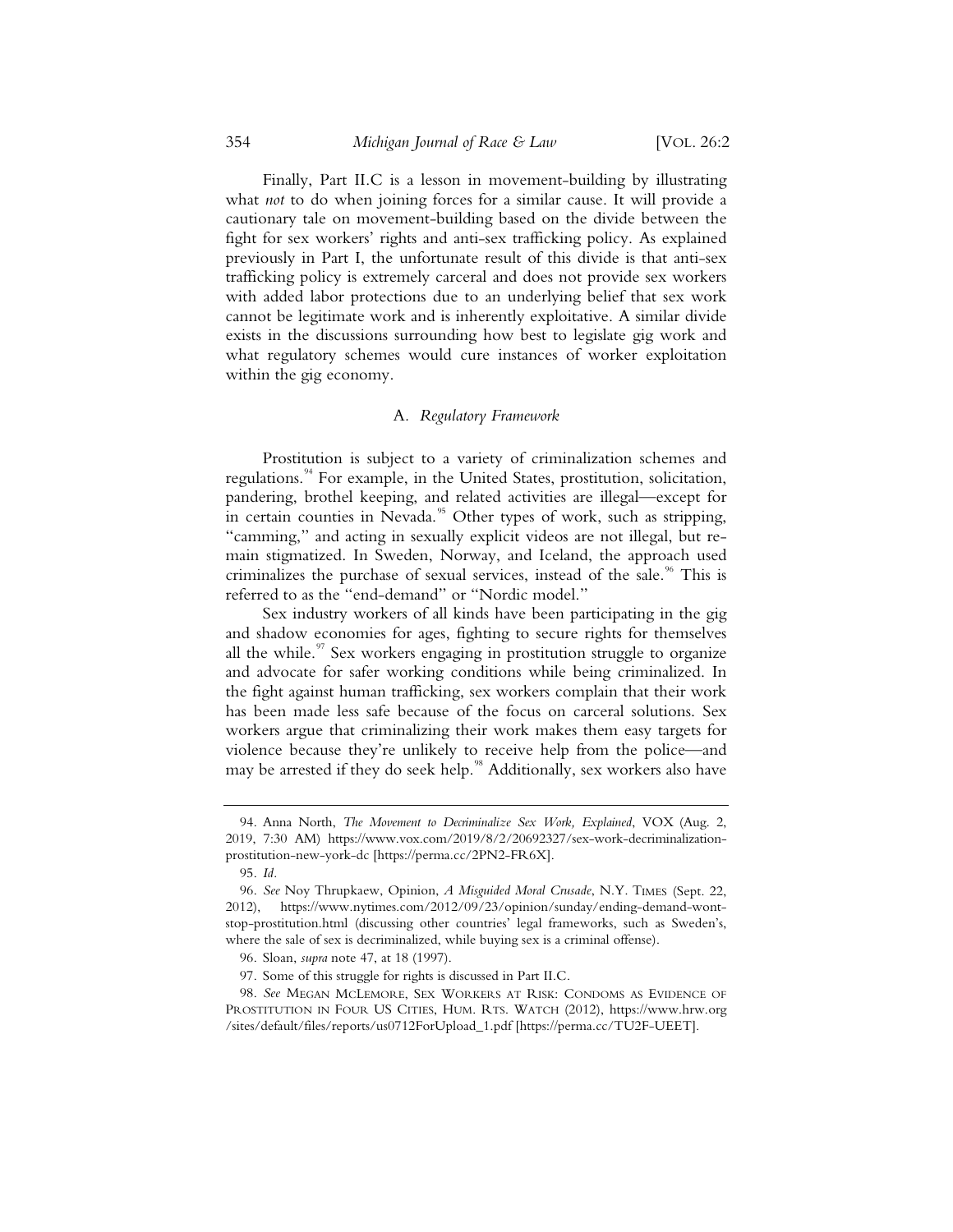to worry about keeping themselves safe from state violence. As stated earlier, sex workers are often racial, sexual, and gender minorities. Increased policing in communities of color, mandatory arrests, escalation of violence and excessive force by police officers are a real threat.<sup>99</sup> Between 2005 and 2013, police were arrested for over 600 cases of forcible fondling, over 400 cases of rape, and over 200 cases of sodomy.<sup>100</sup> Those numbers include the people the police are supposed to protect. "A predominance of the victims fall into at least one of several categories: *They have criminal records, are homeless, are sex workers, or have issues with drug or alcohol abuse.* Essentially, predatory cops are 'picking on people who juries won't believe or who don't trust police."<sup>101</sup>

Prostitution abolitionists, now more commonly referred to as "enddemand" activists because of their desire to dismantle the sex trade by criminalizing the purchase of sexual services, argue that only the *sale* of sexual services by sex workers should be decriminalized, legalized, or regulated.<sup>102</sup> Indeed, "[a]lmost all feminists and sex workers who have written on the subject advocate that sex workers not be criminally liable for engaging in sex work."<sup>103</sup> In other words, despite the philosophical rifts among feminists, almost all now agree that sex workers themselves should no longer be criminalized. However, end-demand activists believe that pandering, soliciting (buying sexual services), and profiting from the wages of sex workers should remain criminalized.<sup>10</sup>

B. *Nothing About Us Without Us*

*Industries just want to look at us and use us for whatever means serves their purpose, but they don't do anything for us. They're tak-*

<sup>99.</sup> Alicia Gill, *Survivor-Centered Research: Towards an Intersectional Gender-Based Violence Movement*, 33 J. FAMILY VIOLENCE 559, 560 (2018) ("Survivors of color and Native survivors, LGBTQIA survivors, survivors with disabilities, and survivors who live at the intersections of all of these identities" experience more violence because of their identities. . . . [I]ncreased policing in communities of color, mandatory arrests, escalation of violence and excessive force by police officers" *are all the result of unintended consequences of past domestic violence and sexual assault laws that have a disproportionate effect* on marginalized communities.).

<sup>100.</sup> Eliott C. McLaughlin, *Police Officers in the US Were Charged With More Than 400 Rapes Over a 9-year Period*, CNN (Oct. 19, 2018, 10:46 AM), https://www.cnn.com/2018 /10/19/us/police-sexual-assaults-maryland-scope/index.html [https://perma.cc/3S3D-595W].

<sup>101.</sup> *Id.*

<sup>102.</sup> *See* Thrupkaew, *supra* note 96.

<sup>103.</sup> Sloan, *supra* note 47, at 18 (1997).

<sup>104.</sup> *See id.*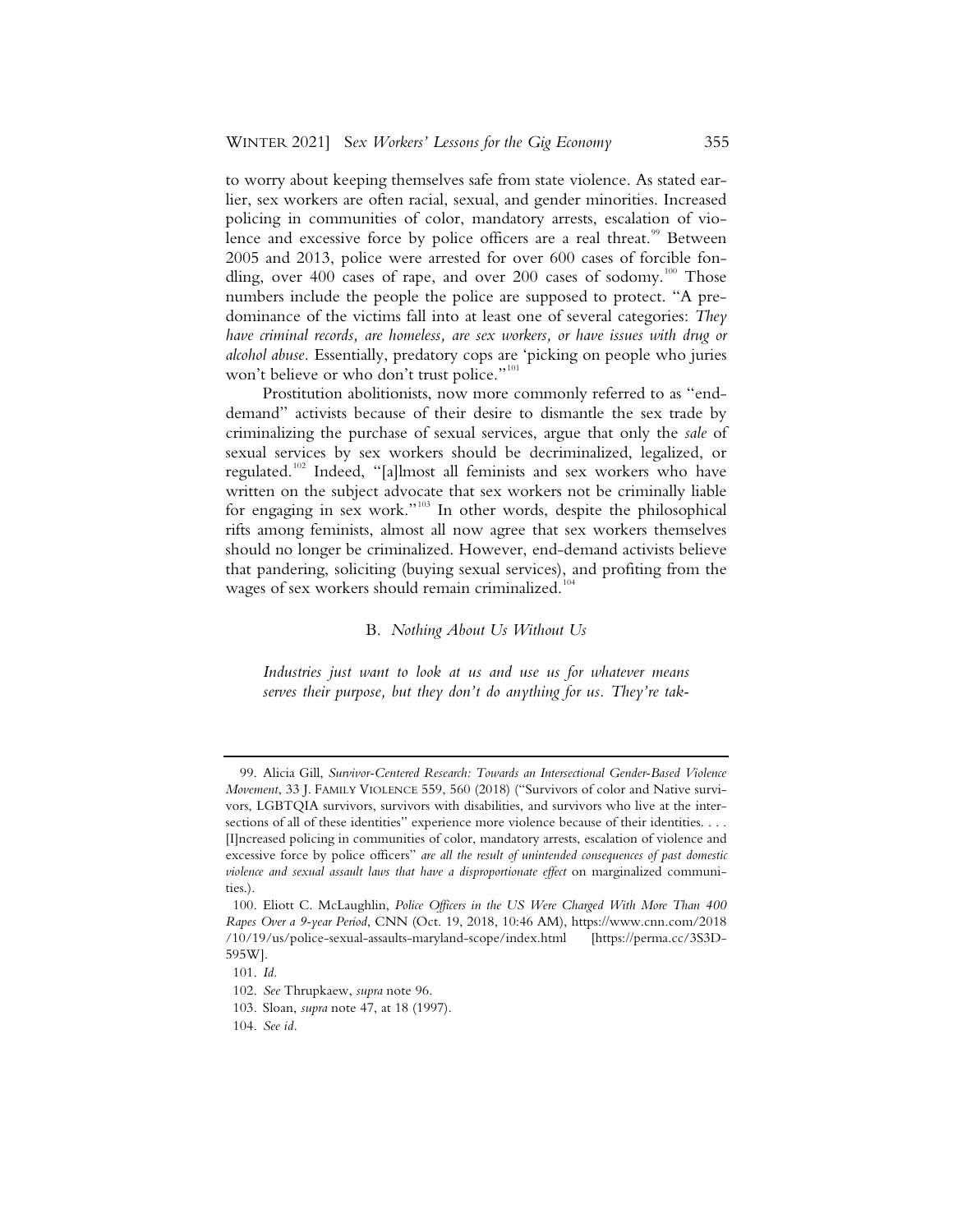*ing money off of our community, but they never stand in solidarity with our community*. 105

The slogan "nothing about us without us" is borrowed from the disability rights movement, but it applies similarly to policymaking for workers in the sex trade and the gig economy. The book *Revolting Prostitutes*, written by sex workers and sex workers' rights activists, "compellingly argues that true supporters of sex workers' rights must put the voices, experiences, and welfare of sex workers first. In other words: Nothing about them without them."<sup>106</sup> This is advice that should be heeded for all legislation: those who will be directly impacted by policies will also have the best idea of how it affects their lived experience. A failure to take their lived experiences into account can lead to unintended consequences that cause more harm than good.

In considering how inclusive to be when selecting potential allies, one might wonder why sex workers should have any say in antitrafficking policy at all. For one thing, it is important to include these perspectives because the ways that individuals enter the sex industry, and the degree of coercion involved (as explained in Part I), is not binary or static. Secondly, sex workers have a personal stake in anti-trafficking policy, as it often affects their lives and livelihoods so directly. As was just discussed, for example, many sex workers' lives became more dangerous and their work more precarious post-FOSTA-SESTA.<sup>107</sup> Sex workers also face problems similar to those of trafficking victims: their arrest records make it more difficult to find stable, mainstream employment, safe housing, and more.<sup>11</sup>

Recall from earlier, that carceral solutions may mean deadly interactions with law enforcement. Many sex workers argue that good antitrafficking policy requires a racial justice perspective and that sex workers'

<sup>105.</sup> Barrett-Ibarria, *supra* note 84 (quoting Maxine Doogan, founder of the Erotic Service Providers Union).

<sup>106.</sup> Arvind Dilawar, *How the Fight for Sex Workers' Rights Can Put Sex Workers First*, PAC. STANDARD (updated Nov. 5, 2018), https://psmag.com/news/how-the-fight-forsex-workers-rights-can-put-sex-workers-first [https://perma.cc/NG2M-E4KE]. After acknowledging the relative privilege the authors hold as cis-gender, white, sex workers in the global North, they go on to discuss how meaningful a book "about prostitution written by prostitutes" is. They are able to bring their lived experience to this book. "Sex workers – not journalists, politicians, or the police – are experts on sex work." JUNO MAC & MOLLY SMITH, REVOLTING PROSTITUTES: THE FIGHT FOR SEX WORKERS' RIGHTS 21 (2018).

<sup>107.</sup> Siouxsie Q, *Anti-Sex-Trafficking Advocates Say New Law Cripples Efforts to Save Victims*, ROLLING STONE (May 25, 2018, 7:01 PM), https://www.rollingstone.com/culture /culture-features/anti-sex-trafficking-advocates-say-new-law-cripples-efforts-to-savevictims-629081/ [https://perma.cc/AMG8-2NQ3].

<sup>108.</sup> THE SURVIVOR REENTRY PROJECT, *supra* note 45, at 6.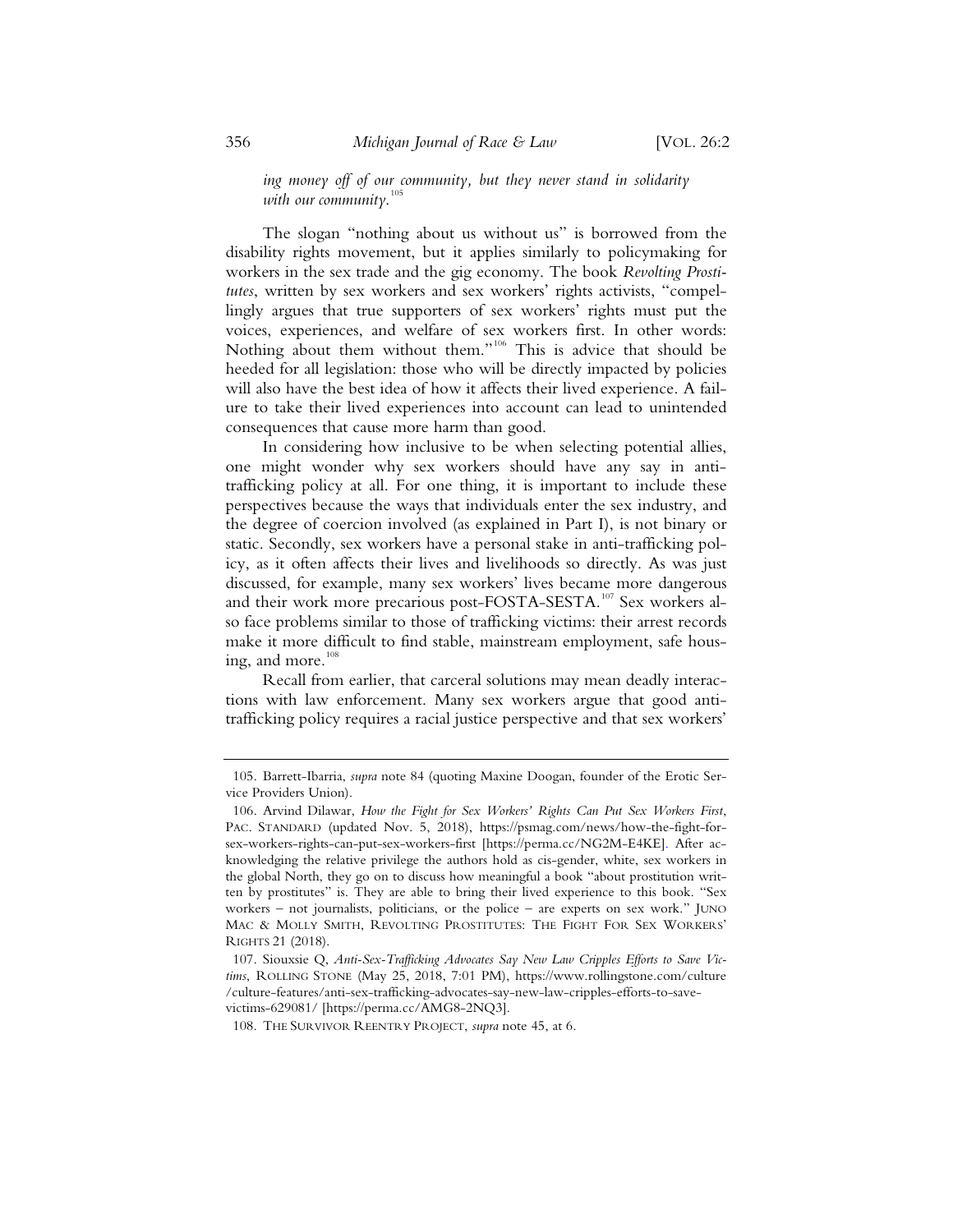rights is a racial justice issue. A racial justice perspective requires addressing root causes of vulnerability and an acknowledgement that police are often dangerous for Black and Brown bodies. "Women of color, especially Black cisgender and transgender women, girls, and femmes, are particularly vulnerable. Because sex work and sex trafficking are conflated, interventions are focused on abolishing the sex industry instead of eliminating structural issues that drive exploitation."<sup>109</sup> As explained previously, some of the root causes of the vulnerability that pushes individuals into societally-disfavored labor arrangements are economic. Had they been included earlier (or taken seriously when lodging their complaints), this would not be a new development.

Finally, from the "end-demand" perspective, if all sex workers are victims who cannot consent to engage in the sex trade, then why wouldn't they be included in discussions on anti-trafficking policy along with other victims?

One example of legislation created without input from sex workers is the Mann Act of 1910, also known as the "White-Slave Traffic Act."<sup>110</sup> The law criminalizes the knowing transportation of any individual in interstate commerce for the purposes of prostitution.<sup>111</sup> While the law was adopted to help victims of trafficking, in effect it actually ended up harming many of them.<sup>112</sup> "[T]he reality for some of these women and girls, once the Mann Act was implemented, was much different [from the supposed guarantee of their protection]. Rather than being protected, they were prosecuted, or at least threatened with prosecution, so that they would cooperate with law enforcement officials."<sup>113</sup>

While the Mann Act was passed over 100 years ago, this dynamic between trafficking survivors and the State has not changed dramatically. Despite some recent advancements in trauma-informed practice,<sup>114</sup> police

 <sup>109.</sup> Sankofa, *supra* note 51.

 <sup>110. 18</sup> U.S.C.A. § 2421 (Westlaw through Pub. L. No. 116-259); 45 CONG. REC. 545 (1910). Of note, the Mann Act has an incredibly interesting origin story. The Congressional Record demonstrates the racial anxiety of the time and the desire to protect white women. For example, Representative Cox, during the debate on whether to adopt the Mann Act stated, "It is indeed appalling to know that, in this day of enlightenment, we have had for several years a species of slavery a thousand times worse and more degrading in its consequences and effects upon humanity than any species of human slavery that ever existed in this country." 45 CONG. REC. 547 (1910). I will explore this severely tonedeaf issue deeper in a future paper.

 <sup>111. 18</sup> U.S.C.A. § 2421(a) (Westlaw through Pub. L. No. 116-259).

 <sup>112.</sup> *See* BRIDGETTE CARR, ANNE MILGRAM, KATHLEEN KIM & STEPHEN WARNATH, HUMAN TRAFFICKING LAW AND POLICY 107 (2014).

 <sup>113.</sup> *Id.* 

 <sup>114.</sup> For information on trauma-informed practice, see *Victims and Trauma*, NAT'L. PREVENTION TOOLKIT ON OFFICER-INVOLVED DOMESTIC VIOLENCE AND HUM.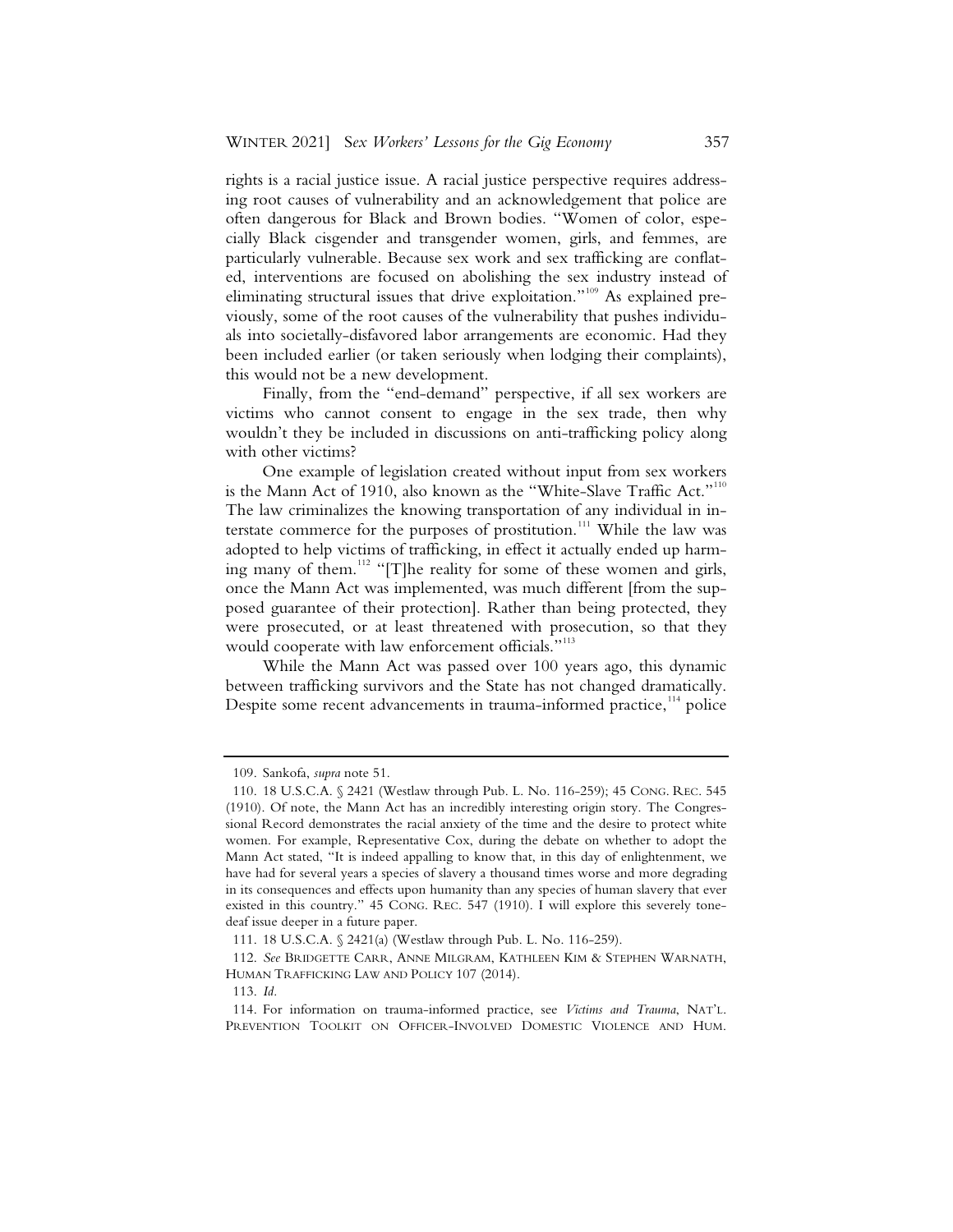and prosecutors may still hold prostitution charges (or related offenses) over the heads of trafficking victims in order to get them to testify against their traffickers.<sup>115</sup>

Two much more recent anti-trafficking laws, the Allow States and Victims to Fight Online Sex Trafficking Act ("FOSTA"), and the Stop Enabling Sex Traffickers Act ("SESTA") were passed by Congress and signed into law by President Trump in April 2018. SESTA was incorporated into FOSTA.<sup>116</sup> Together, these pieces of legislation are known as FOSTA-SESTA. FOSTA-SESTA was criticized by sex workers and their allies for dismantling sex workers' power and making it increasingly difficult to find and negotiate their own work.

FOSTA-SESTA clarifies<sup>117</sup> that Section 230 of the Communications Decency Act<sup>118</sup> was never meant to protect websites that facilitate sex trafficking, and it imposes criminal penalties for operating an interactive computer service "with the intent to promote or facilitate the prostitution of another person."<sup>119</sup> Thus, the law limits not only sex trafficking,

116. Tom Jackman, *House Passes Anti-Online Sex Trafficking Bill, Allows Targeting of Websites Like Backpage.com*, WASH. POST (Feb. 27, 2018, 6:15 PM), https:// www.washingtonpost.com/news/true-crime/wp/2018/02/27/house-passes-anti-onlinesex-trafficking-bill-allows-targeting-of-websites-like-backpage-com/ ("some writers called it a 'Frankenstein bill,' merging parts of the Senate's SESTA with the House's FOSTA").

117. Allow States and Victims to Fight Online Sex Trafficking Act of 2017, Pub. L. No. 115-164, 132 Stat. 1253 (2018) (codified as amended at 18 U.S.C. §§ 1591, 1595, 2421A and 47 U.S.C. § 230) (Section 230 of the Communications Decency Act was "never intended to provide legal protection to websites that unlawfully promote and facilitate prostitution and websites that facilitate traffickers in advertising the sale of unlawful sex acts with sex trafficking victims").

118. Section 230 of the Communications Decency Act gives immunity to providers of "interactive computer services" when a third party publishes (i.e., uploads) content that may violate the law. *See* 47 U.S.C.A.  $\frac{230(c)(1)-2}{2}$  (Westlaw through Pub. L. No. 116-259). Examples of interactive computer services include websites like Reddit, Craigslist, Instagram, Facebook, Tumblr, and Twitter that provide space for users to create and share content. Some of the content could be either legal (original artwork, comments related to meal prepping) or illegal (child pornography). Section 230 provided immunity to such websites as long as the websites were not also creating objectionable content.

119. Interestingly enough, Section 230 likely never protected websites that facilitate sex trafficking. This means that FOSTA-SESTA is superfluous in providing an avenue for prosecuting trafficking, as well as harmful. *See* VALERIE C. BRANNON, CONG. RSCH. SERV., LSB10306, LIABILITY FOR CONTENT HOSTS: AN OVERVIEW OF THE

TRAFFICKING, https://nationaltoolkit.csw.fsu.edu/leo/part-3/victims-and-trauma/ [https:// perma.cc/H36Y-V79F] (last visited Apr. 15, 2021).

<sup>115.</sup> Yvette Butler, *Harmful Investigation Tactics: How Law Enforcement Uses Criminalization to Control and Retraumatize Survivors of Sex Trafficking*, AMARA LEGAL CTR. (Dec. 13, 2016), https://www.amaralegal.org/harmful-investigation-tactics-how-law-enforcementuses-criminalization-to-control-and-retraumatize-survivors-of-sex-trafficking/ [https:// perma.cc/E6Y3-4ABD].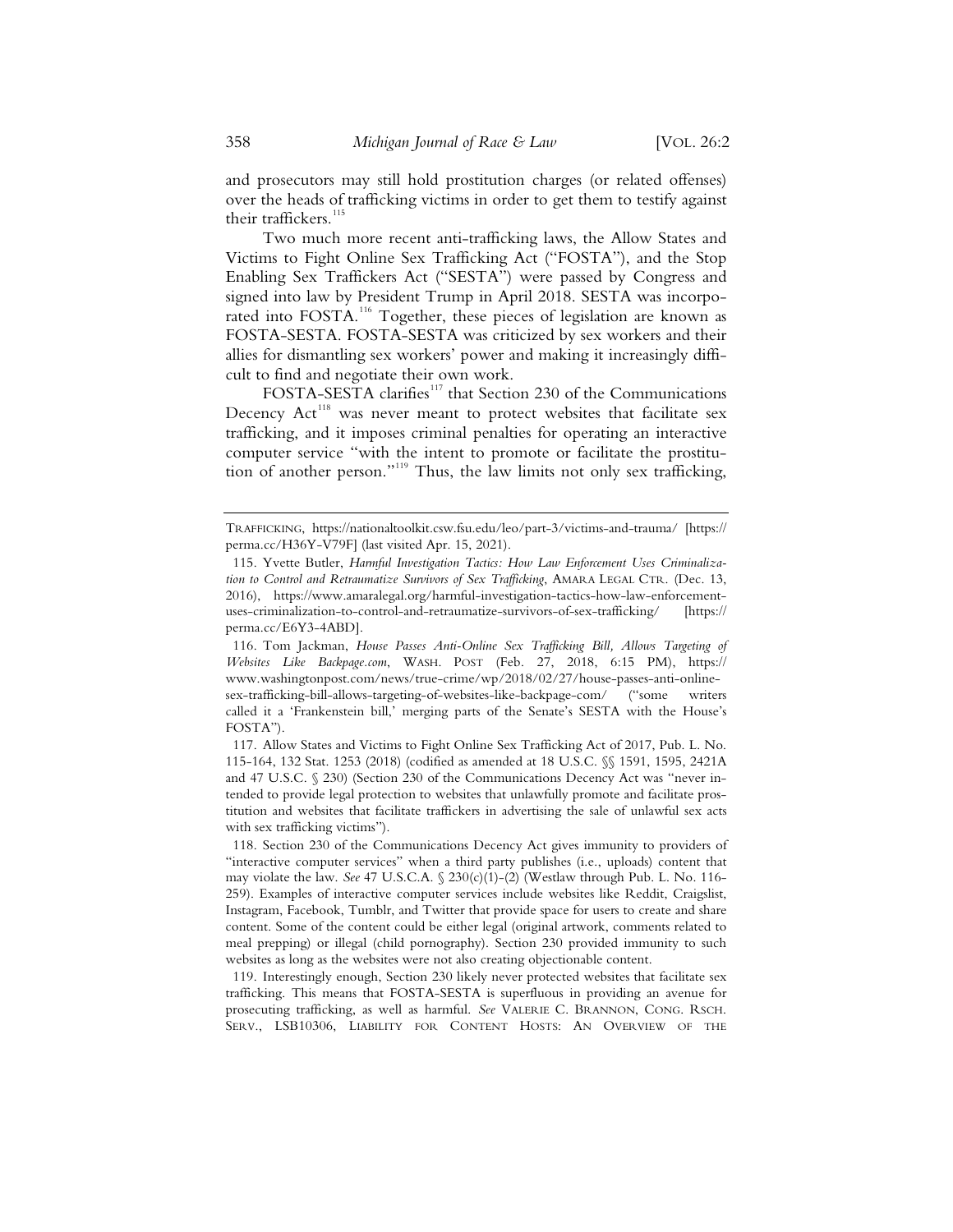but also any promotion or facilitation of sex work either by choice or circumstance.

Sex workers' rights and tech freedom advocates were FOSTA-SESTA's main opponents. Section 230's benefits pre-FOSTA-SESTA were summed up nicely by the Electronic Frontier Foundation (a leading national non-profit focused on technology and civil liberties):

This legal and policy framework has allowed for YouTube and Vimeo users to upload their own videos, Amazon and Yelp to offer countless user reviews, craigslist to host classified ads, and Facebook and Twitter to offer social networking to hundreds of millions of Internet users. Given the sheer size of user-generated websites (for example, Facebook alone has more than 1 billion users, and YouTube users upload 100 hours of video every minute), it would be infeasible for online intermediaries to prevent objectionable content from cropping up on their site. *Rather than face potential liability for their users' actions, most would likely not host any user content at all or would need to protect themselves by being actively engaged in censoring what we say, what we see, and what we do online.* In short, CDA 230 is perhaps the most influential law to protect the kind of innovation that has allowed the Internet to thrive since  $1996$ .<sup>120</sup>

As predicted, even before FOSTA-SESTA was formally signed into law, Craigslist and other websites shut down portions (or even entire sites) used primarily by sex workers for exactly the reason that the Electronic Frontier Foundation anticipated: "Rather than face potential liability for their users' actions, most would likely not host any user content at all."<sup>121</sup> One of the first things to go was the Craigslist personals section. Craigslist published the following statement explaining its decision: "Congress just passed HR 1865, 'FOSTA', seeking to subject websites to criminal and civil liability when third parties (users) misuse online personals unlawfully. Any tool or service can be misused. We can't take such risk without jeopardizing all our other services, so we are regretfully taking Craigslist personals offline."<sup>122</sup> The impact was immediately felt by sex workers. It "was swift and, honestly, terrifying. We watched people literally walk

COMMUNICATIONS DECENCY ACT'S SECTION 230, at 3 (2019); 47 U.S.C.A. § 230(e)(1) (Westlaw through Pub. L. No. 116-259) ("Nothing in this section shall be construed to impair the enforcement of . . . any other Federal criminal statute.").

<sup>120.</sup> *Section 230 of the Communications Decency Act*, ELEC. FRONTIER FOUND. (emphasis added), https://www.eff.org/issues/cda230 [https://perma.cc/5A7B-ZK74].

<sup>121.</sup> *Id.*

<sup>122.</sup> *FOSTA*, CRAIGSLIST, https://www.craigslist.org/about/FOSTA [https://perma.cc /G94F-SY7X] (last visited Mar. 7, 2021).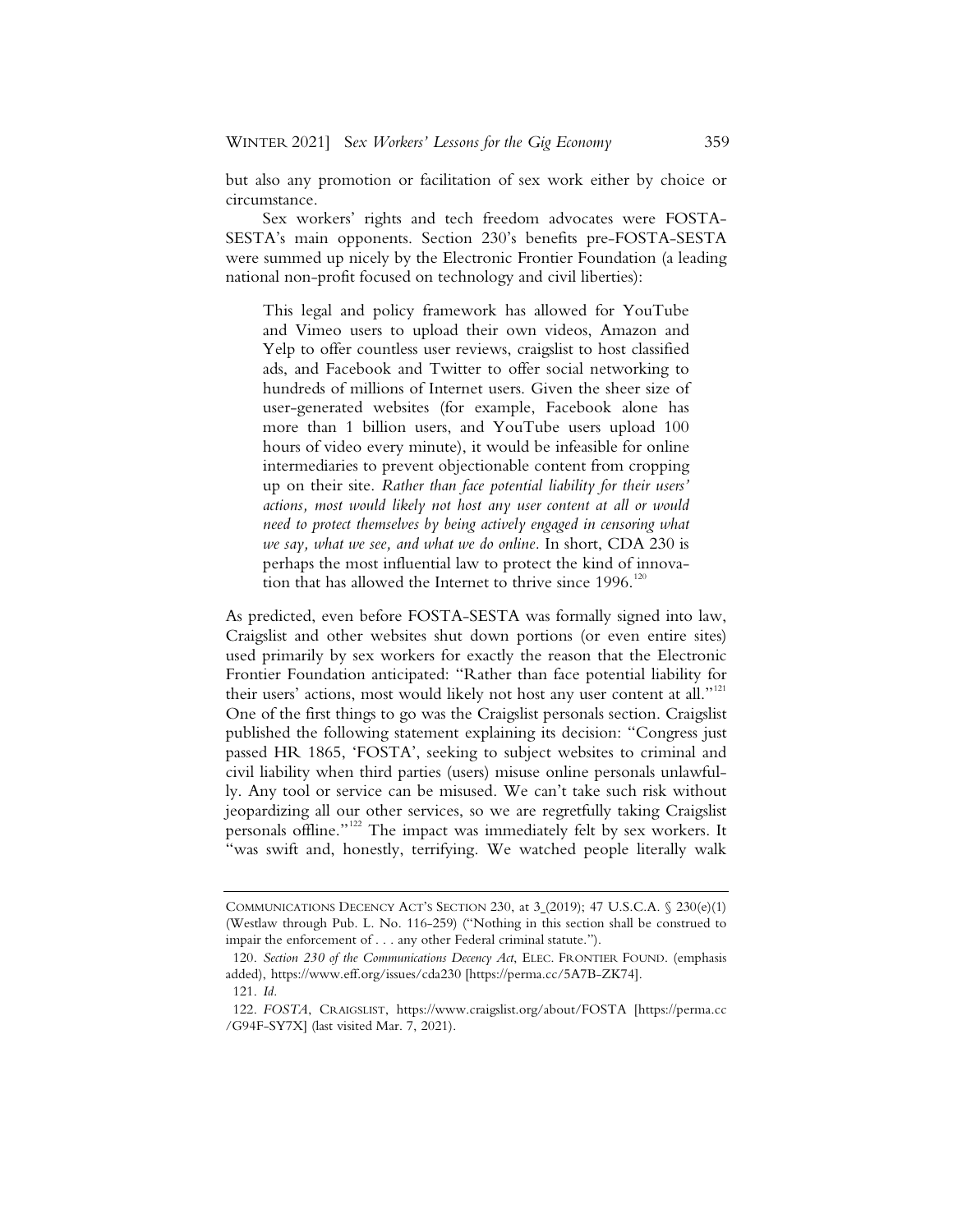back to their pimps knowing they had lost any bit of autonomy they had. We watched people wind up homeless overnight. We watched members of our community disappear."<sup>123</sup> FOSTA-SESTA is thus problematic because its scope is too broad. It limits how sex workers are able to find and negotiate their *own* work. It limits their independence—a key factor in worker power.

The lesson here is simple: sex workers were left out of key conversations when developing policy geared toward helping victims.<sup>124</sup> Had they been included earlier (or taken seriously when lodging their complaints), it would not be a new development that sex workers' rights is a racial justice issue, nor would it be recent news that cutting off their access to the internet would put them in more danger.<sup>125</sup>

The problem of inclusion is reflected in the gig economy as well. For example, as domestic work moved to the online platform economy, an innovative form of corporate self-regulation<sup>126</sup> emerged in the form of Good Work Code, a non-profit designed by the National Domestic Workers Alliance as a way of achieving "social justice in the workplace." One scholar described what made the initiative so important:

[W]hat I find incredibly important about this initiative is the fact that it actually involves domestic workers in the act of drawing up alternative 'future of work' scenarios. One of the key problems with current debates about how technology is reshaping the future of work has generally been *their lack of engagement with the gig workers whose lives and livelihoods are directly affected by changes underway.* Most of these debates happen at conferences hosted by universities and other public and private institutions, which frequently charge hefty registration fees and feature academics, policy experts, and/or business consultants speaking on topics intimately familiar to gig workers who nevertheless lack meaningful representation and voice.<sup>127</sup>

<sup>123.</sup> Siouxsie Q, *supra* note 107.

<sup>124.</sup> *See, e.g.,* Meaghan Beatley, *Who's Afraid of a Sex Workers' Union?*, NATION (Dec. 13, 2018), https://www.thenation.com/article/otras-sex-workers-union-spain-feminismprostitution/ [https://perma.cc/97HK-E4QH]. OTRAS is a Spanish sex worker union. They call the prostitution abolitionist activists "the industry." One advocate [Necro] says those advocates "live really well off of their discussions, books, workshops, conferences, without ever including sex workers . . . . We're not allowed to attend the feminist conventions." This sentiment is not unique to Spain and is also felt in the United States. *Id.*

<sup>125.</sup> Siouxsie Q, *supra* note 107.

<sup>126.</sup> Van Doorn, *supra* note 20, at 908 ("Good Work Code, established by the National Domestic Workers Alliance in response to seeing domestic work move to on-demand platforms.").

<sup>127.</sup> *Id.* (emphasis added).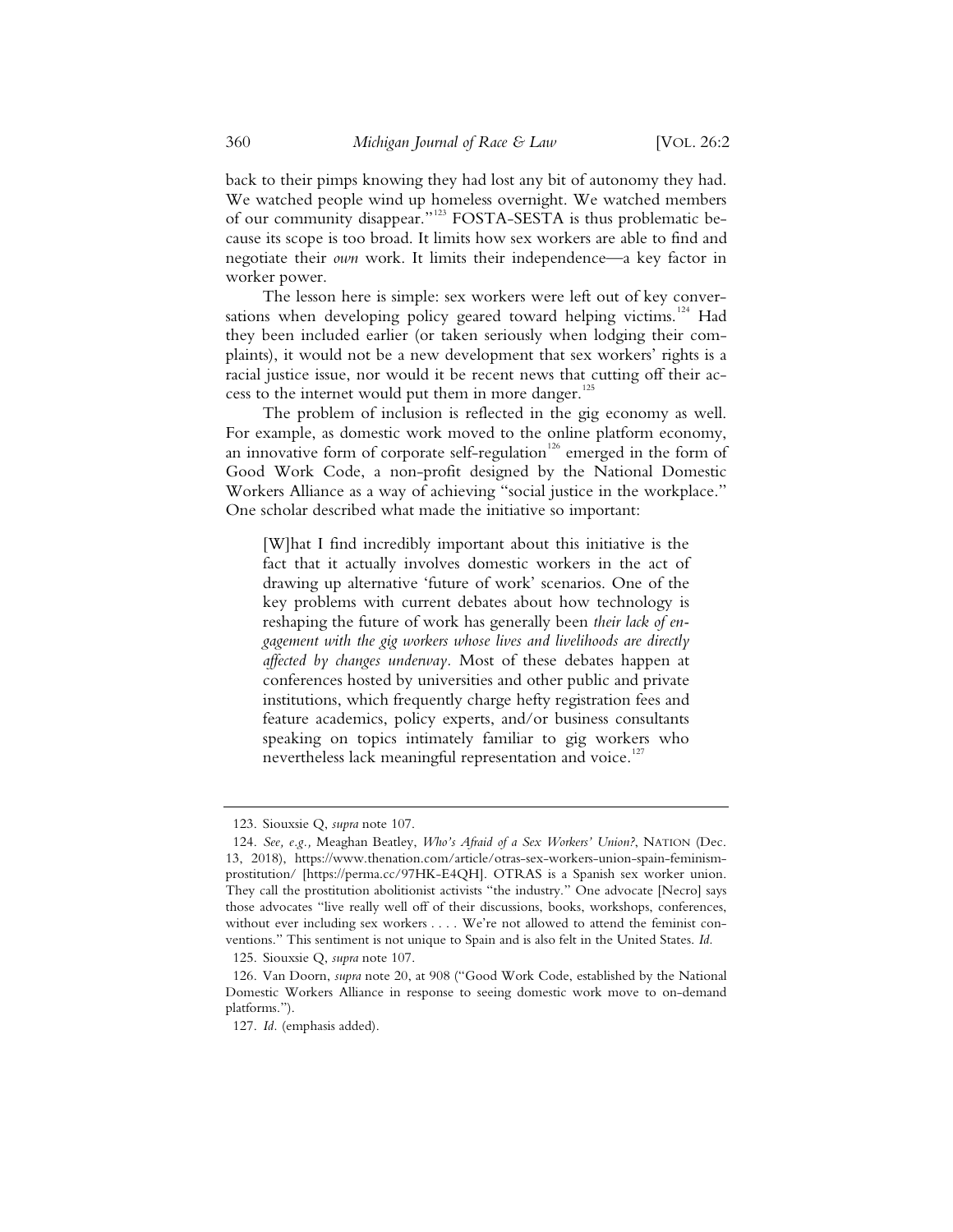In essence, when discussing labor law issues (whether platform-mediated or otherwise), shouldn't we start by asking how these issues impact the everyday lives of people who are actually impacted by these issues? As will be explored more in the next section, sex workers and strippers have formed their own coalitions to argue for greater inclusion in policy making.

Many scholars have noted the difficulty surrounding the employee /independent contractor debate.<sup>128</sup> The exact things that make gig economy work attractive—flexibility and worker control—are the same things that may disappear if a traditional employee classification is given to gig workers. There is reason to believe that neither workers nor platforms want that. For instance, "[s]everal Gig Economy companies have expressed a desire to provide various benefits and training to workers they have classified as independent contractors, but fear that doing so might provide further ammunition for plaintiffs bringing misclassification suits."<sup>129</sup> The result is that "laws and regulations intended to help workers are instead actively harming them by preventing companies from extending benefits to independent contractors that both the contractor and company would prefer they be given."<sup>130</sup>

When making any sort of policy change, it is best practice to involve the individuals who would be most impacted by it. Workers may want benefits and increased health and safety protections without making their jobs inflexible. They know the ins and outs of the industry and are best suited to suggest ways to navigate it.

#### C. *Building Movements*

*Divide and conquer is the basic operating principle of any empire. The success of struggles for justice—against poverty, colonialism, racism, sexism, and so on—depend heavily on our ability to overcome this very old strategy*. 131

What follows is a cautionary tale on movement-building based on the divide between the fight for sex workers' rights and anti-sex trafficking policy. As explained previously, gig workers have their own disagreements around the best legislation to adopt to enhance worker power while limiting the potential for exploitation. Gig workers should learn

<sup>128.</sup> See *supra* note 81.

<sup>129.</sup> *See* Nadler, *supra* note 60, at 463.

<sup>130.</sup> *Id.* at 464.

<sup>131.</sup> ARIC MCBAY, FULL SPECTRUM RESISTANCE: BUILDING MOVEMENTS AND FIGHTING TO WIN 113 (2019).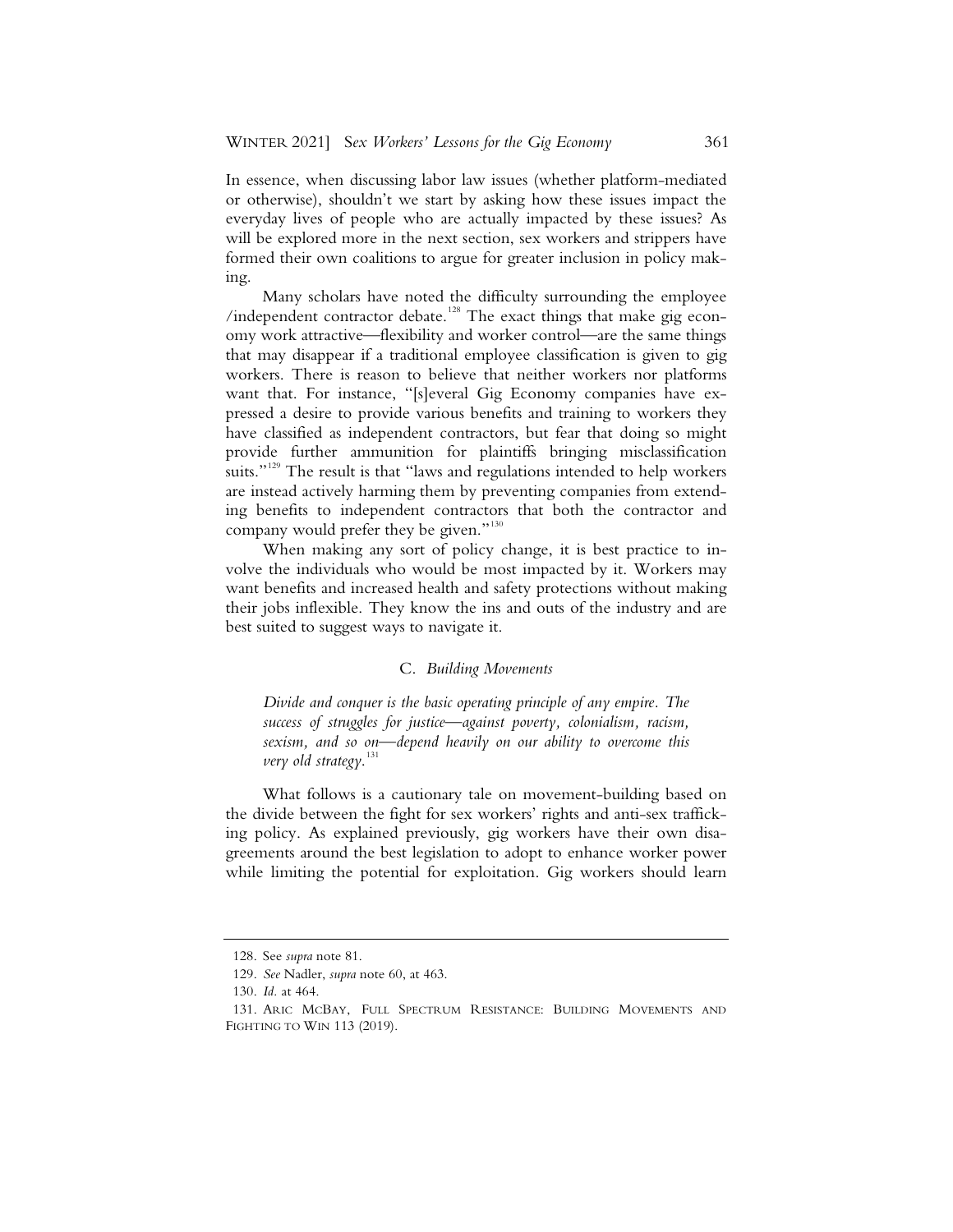from the divisions between people in the sex trade to build better and more inclusive alliances moving forward.

Just as sex workers' rights advocates feel animosity toward antitrafficking advocates for leaving them out of vital discussions, prostitution abolitionists have their own curious concerns about a white "pimp lobby," the source of sex workers' rights funding, and question the sincerity of sex worker activists' desire to help people harmed in the sex trade. Essentially, prostitution abolitionists question the legitimacy of those holding themselves out to be feminists who simultaneously support a view of sex work as work. The following is an example of an argument heard much too often in an attempt to silence sex workers and their allies:

'Sex work' is a clever euphemism preferred by the pimp lobby to whitewash and sanitize the brutalities inherent to prostitution. It's not a 'job' but a system of gender inequality: An estimated 98 percent of the 42 million people in prostitution worldwide are women, while 99 percent of those who buy them are men. $132$ 

Hopefully, the following analysis can help to disrupt lines of thinking that demonize entire groups who merely hold a different philosophy on the best strategy to pursue meaningful protection. Seeking collective liberation requires building strong alliances and the pursuit of common ground with similarly situated individuals.

Unlike prostitution, stripping is legal and regulated.<sup>133</sup> However, strippers occupy a gray area of legitimized work that is still disfavored by society. Like gig workers, strippers have fought court battles to determine whether they are employees or independent contractors.<sup>134</sup> This distinction is vital for individuals working in the sex industry, because worker power<sup>135</sup> combats exploitation. Some of the exploitative practices strip-

135. Worker power is especially important when discussing sex work. If the main criticism from anti-trafficking advocates is that sex work is full of violence and exploitation, it doesn't necessarily follow that the only way to rid the profession of that violence and ex-

<sup>132.</sup> Laila Mickelwait, *Don't Pass This 'Pimp Protection Act'*, N.Y. POST (Mar. 4, 2019, 7:55 PM), https://nypost.com/2019/03/04/dont-pass-this-pimp-protection-act/ [https:// perma.cc/KD3V-DVXD].

<sup>133.</sup> Regulation varies by jurisdiction. For some discussion of these regulations, see Scott D. Bergthold, *The ABCs of SOBs: Drafting and Defending Constitutionally Sound Seually Oriented Business Regulations*, MDLA QUARTERLY, Winter 2017, https:// www.adultbusinesslaw.com/downloads/MDLAQuarterlyWinter2007ABCsofSOBs.pdf [https://perma.cc/L22N-HCEX].

<sup>134.</sup> For an excellent analysis of the classification of strippers and other adult entertainers, see Wilmet, *supra* note 60. For a more recent article that analyzed seventy-five federal and state court decisions and found that the majority of strippers won their cases and were classified as employees, see LeRoy, *supra* note 19.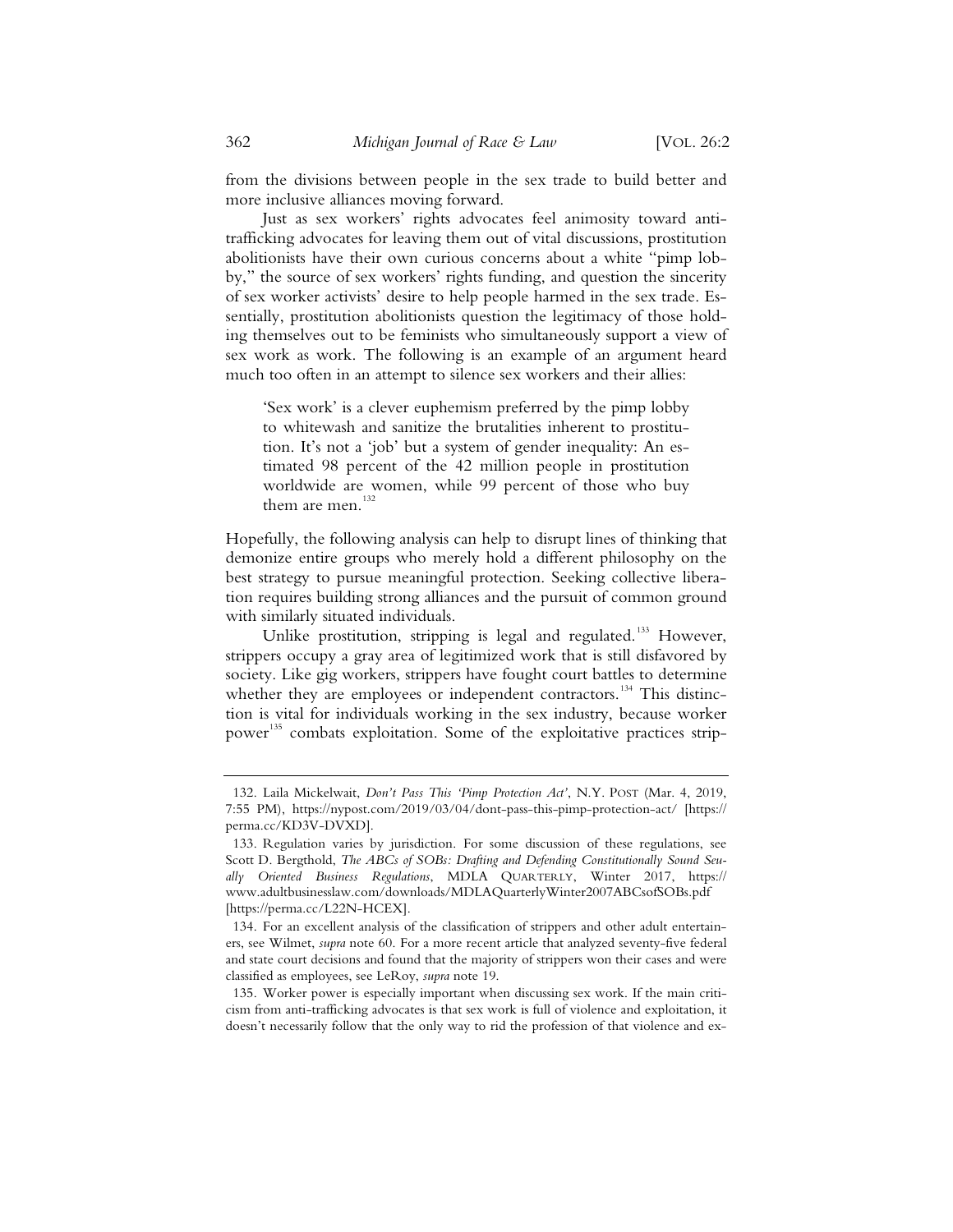pers have fought (and are still fighting) against include: sexual harassment or assault by management and customers (words, unwanted physical contact, and unsanctioned photography); docked pay; mandatory stage fees; and refusal to allow workers to take their contracts home with them.<sup>13</sup> When club owners and management try to classify strippers as independent contractors, they are attempting to take advantage of strippers' lack of access to legal protection and societal favor, thus keeping them economically dependent and easy to exploit.

There is a long history of collective organizing to challenge worker misclassification and abusive practices within the sex industry. Strippers attempted to unionize as early as the  $1940s$ .<sup>137</sup> The "American Guild of Variety Artists (AGVA) individually represented a large number of dancers through recognition agreements, casual engagement contracts, and standard contracts for minimum wages on a dancer-by-dancer, club-byclub basis." However, "[t]he relationship between AGVA and dancers ended abruptly in 1973 when a federal court first declared nightclub performers to be independent contractors."<sup>138</sup> Strippers all over the country have continually attempted to unionize and collectively bargain over the years, with mixed results.<sup>139</sup>

In the early 1990s, strippers at Pacers, a San Diego strip club, briefly unionized, but "due largely to management's misinformation, threats, and the hiring of dancers who would not join the union," the dancers voted to decertify in 1993.<sup>140</sup> Their efforts to join other unions, such as the Service Employees International Union, were met with pushback.<sup>141</sup> Meanwhile, some unions, such as the International Brotherhood of Teamsters, AFL-CIO, initially agreed to represent the dancers, but then "inexplicably abandoned the effort and the dancers, in mid-campaign."<sup>142</sup> As a result, the dancers failed to get enough votes to certify the union.<sup>143</sup> Overall, the unions' reactions to including strippers have been similar to the

142. *Id.*

ploitation is to just scrap it. Any effort to support sex workers in building their own power to advocate for their own interests should take top priority.

 <sup>136.</sup> Wilmet, *supra* note 60, at 477-83.

 <sup>137.</sup> *See id.* at 466 n.5.

 <sup>138.</sup> *Id.*

 <sup>139.</sup> Valeriya Safronova, *Strippers Are Doing It for Themselves: An Industry Organizes Against Decades of Exploitation*, N.Y. TIMES (July 24, 2019), https://www.nytimes.com /2019/07/24/style/strip-clubs.html (In 1998, a group of San Francisco dancers sued a club for back wages and won \$2.85 million in a settlement.); LeRoy, *supra* note 19 (analyzing seventy-five federal and state court decisions and finding that the majority of (but not all) strippers won their cases and were classified as employees).

 <sup>140.</sup> Wilmet, *supra* note 60, at 466.

 <sup>141.</sup> *See id.* at 467 n.8.

 <sup>143.</sup> *Id.*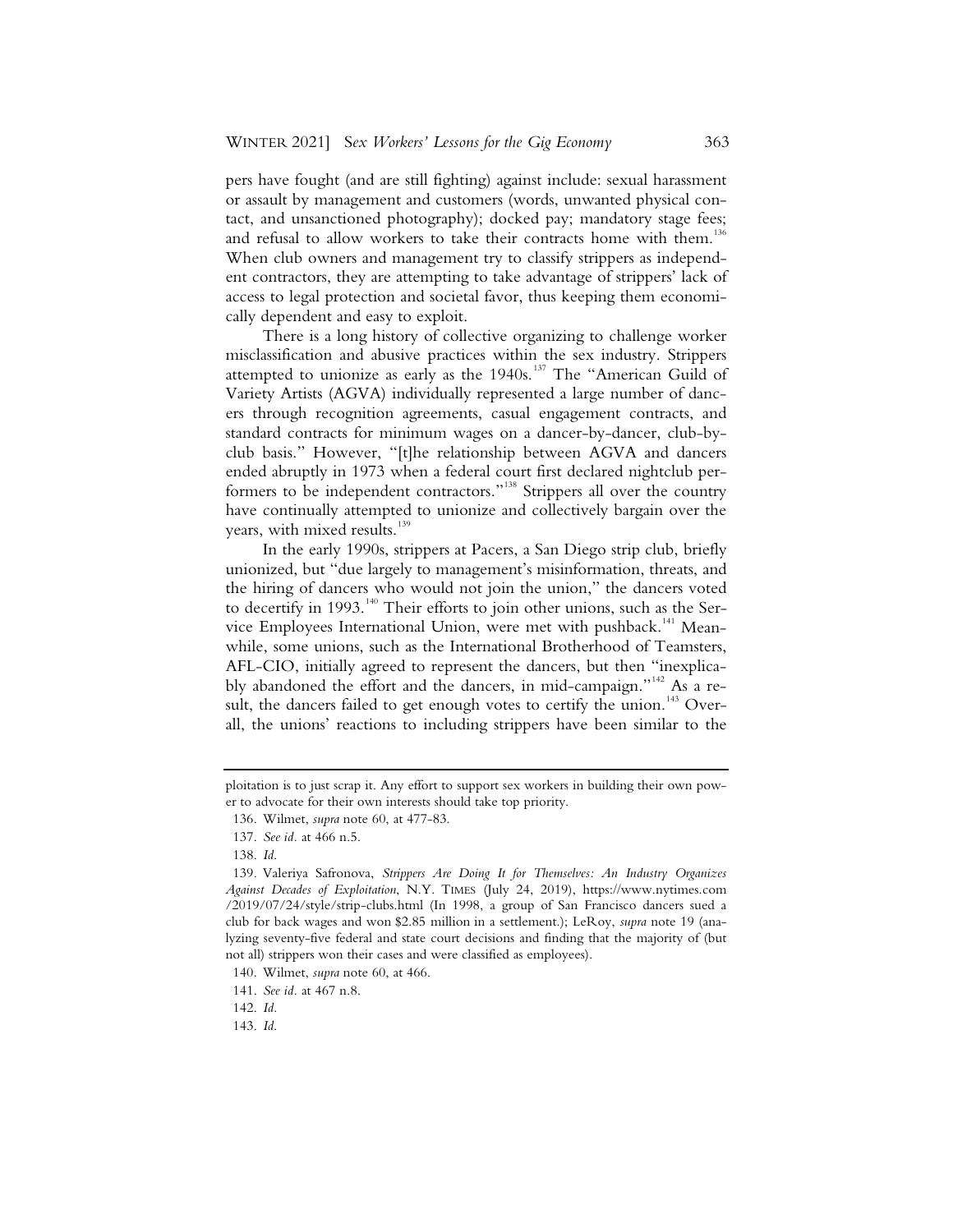general public's opinion of their work—they assume "that exotic dancing /entertaining is 'not an honest day's work'" and have not taken the workers seriously.<sup>144</sup>

Adding to the struggle for workers' rights is the power imbalance between strippers and club management. In a strip club environment, a high number of dancers is good for the club and for customers, but not for the workers. A club's ability to earn "is inversely proportionate to the number of dancers working at a given time."<sup>145</sup> Hiring more dancers creates competition among the dancers for a limited number of customers. The fewer customers per dancer generally means less money per dancer. The resulting economic dependency "makes adult entertainers more susceptible to the illegal demands of their employers, while simultaneously ensuring their silence about their mistreatment."<sup>146</sup> Quitting is not a realistic option for many, who may otherwise have no avenue for financial independence and would "remain dependent on the largess of men or society."<sup>147</sup>

Two things in particular contribute to the power imbalance between workers and management: (1) the fact that strippers must attempt to collectively bargain without the protection of labor laws, and (2) the societal view that the work is illegitimate and unworthy of respect and protection.<sup>148</sup> Historically, when club managers are faced with potential unionization, they threaten workers with blacklisting and physical violence.<sup>149</sup> Without protections against such retaliatory action, the cofounder of the Exotic Dancers' Alliance, Johanna Breyer, "was blacklisted from all San Francisco strip clubs after she began organizing other dancers."<sup>150</sup> She and other organizers were verbally and physically threatened, subjected to arbitrary firings, lockouts, and more.<sup>151</sup>

To break either of these barriers, dancers must view one another as allies in a broader effort, and not merely as competitors. Moreover, by keeping the industry underground and failing to provide labor protections or adequate sanctions for abusive employers,<sup>152</sup> the current legislative framework allows exploitative practices to flourish.<sup>153</sup>

 152. *See,e.g.*, Lici Beveridge, *Mississippi ICE Raids: Employers Can Face Civil, Criminal Charges*, MISS. CLARION LEDGER (Aug. 8, 2019), https://www.clarionledger.com/story

 <sup>144.</sup> *Id.* at 468 n.10.

 <sup>145.</sup> *Id.* at 489.

 <sup>146.</sup> *Id.* at 491.

 <sup>147.</sup> *Id.*

 <sup>148.</sup> *Id.* at 469, 484.

 <sup>149.</sup> *Id.* at 496 n.196.

 <sup>150.</sup> *Id.*

 <sup>151.</sup> *Id.* at 496 n.196. A "pimp lobby" that benefits from recognizing sex work as labor would have welcomed these protections. Pushback demonstrates a successful attempt to wrest power.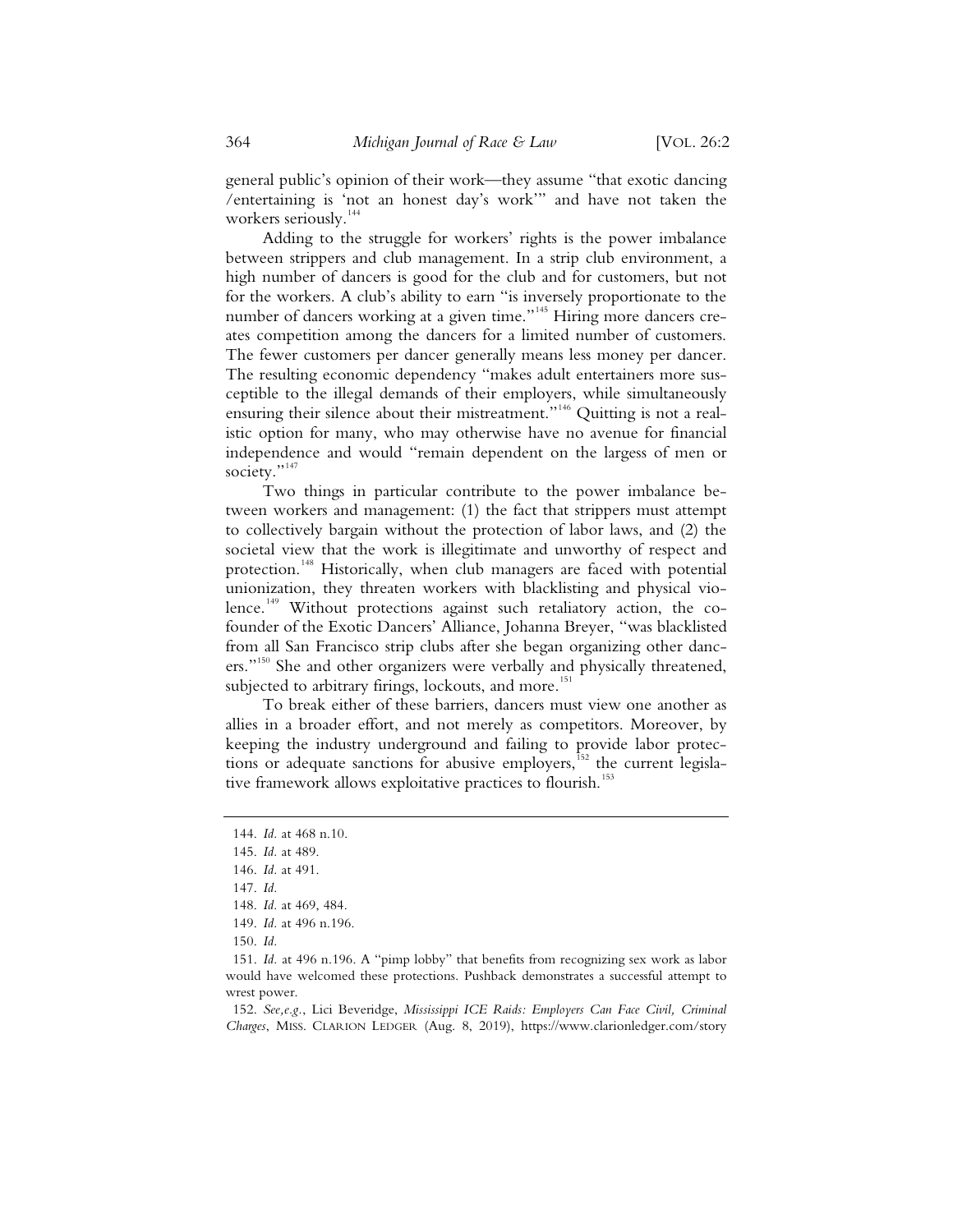Litigation is not the only avenue for redress, which is a relief given that strippers have received mixed results in court.<sup>154</sup> Instead, they have successfully focused on efforts to change the very laws that regulate their work. In 2018, the first National Sex Worker Lobby Day took place in Washington, D.C., where sex workers and allies protested the passage of FOSTA-SESTA.<sup>155</sup> In 2019, a successful lobbying effort in Washington State led to the passage of a bill to improve safety measures in strip clubs by installing "panic buttons in spaces where dancers could be alone with customers[,] maintain[ing] blacklists of customers who have been violent,"<sup>156</sup> mandating Know-Your-Rights training for dancers, and establishing an advisory committee whose membership is at least 50 percent current or former dancers.<sup>157</sup>

On the international stage, sex workers, and other workers in the shadow economy or otherwise overlooked by labor laws, have also been organizing for quite some time. "StreetNet reimagined collective bargaining for a cross-sectional group of primarily own-account workers, including sex workers and street vendors."<sup>158</sup> Since the work was decentralized, meaning there was no specific management with which to bargain, "the coalition demanded bargaining forums from national and municipal governments."159 The group "focused on public policies and social protection programs."<sup>160</sup>

Thus, sex workers and strippers have for decades participated in efforts to collectively bargain, form unions, and advocate for policy change at every level.<sup>161</sup> Their interests in legal protection and economic independence are closely aligned with agricultural workers and domestic workers, types of work that are often done by immigrants and racial minorities. Furthermore, as gig workers themselves, sex workers face the

<sup>/</sup>news/local/2019/08/08/mississippi-ice-raids-what-penalties-hiring-unauthorizedworkers-businesses-criminal-civil/1956401001/ [https://perma.cc/KV86-DU52] (Employers can face sanctions, but rarely do. Here, even after ICE raids arrested over 600 workers, it is uncertain whether the employers will face sanctions.).

 <sup>153.</sup> Wilmet, *supra* note 60, at 491.

 <sup>154.</sup> LeRoy, *supra* note 19 (analyzing seventy-five federal and state court decisions and finding that the majority of (but not all) strippers won their cases and were classified as employees).

 <sup>155.</sup> Shira Tarlo, *Sex Workers Converge on Capitol Hill: "We're Human Beings"*, SALON (June 2, 2018, 6:14 PM), https://www.salon.com/2018/06/02/sex-workers-convergeon-capitol-hill-to-be-recognized-were-human-beings/ [https://perma.cc/6W2M-P6JX].

 <sup>156.</sup> Safronova, *supra* note 139.

 <sup>157.</sup> *Id.*

 <sup>158.</sup> Kate D'Adamo, *Beyond Sex Work as Work*, 14 RSCH. FOR SEX WORK, 1 (2015).

 <sup>159.</sup> *Id.* 

 <sup>160.</sup> *Id.*

 <sup>161.</sup> *See* Safronova, *supra* note 139; Tarlo, *supra* note 155; D'Adamo, *supra* note 158, at 1.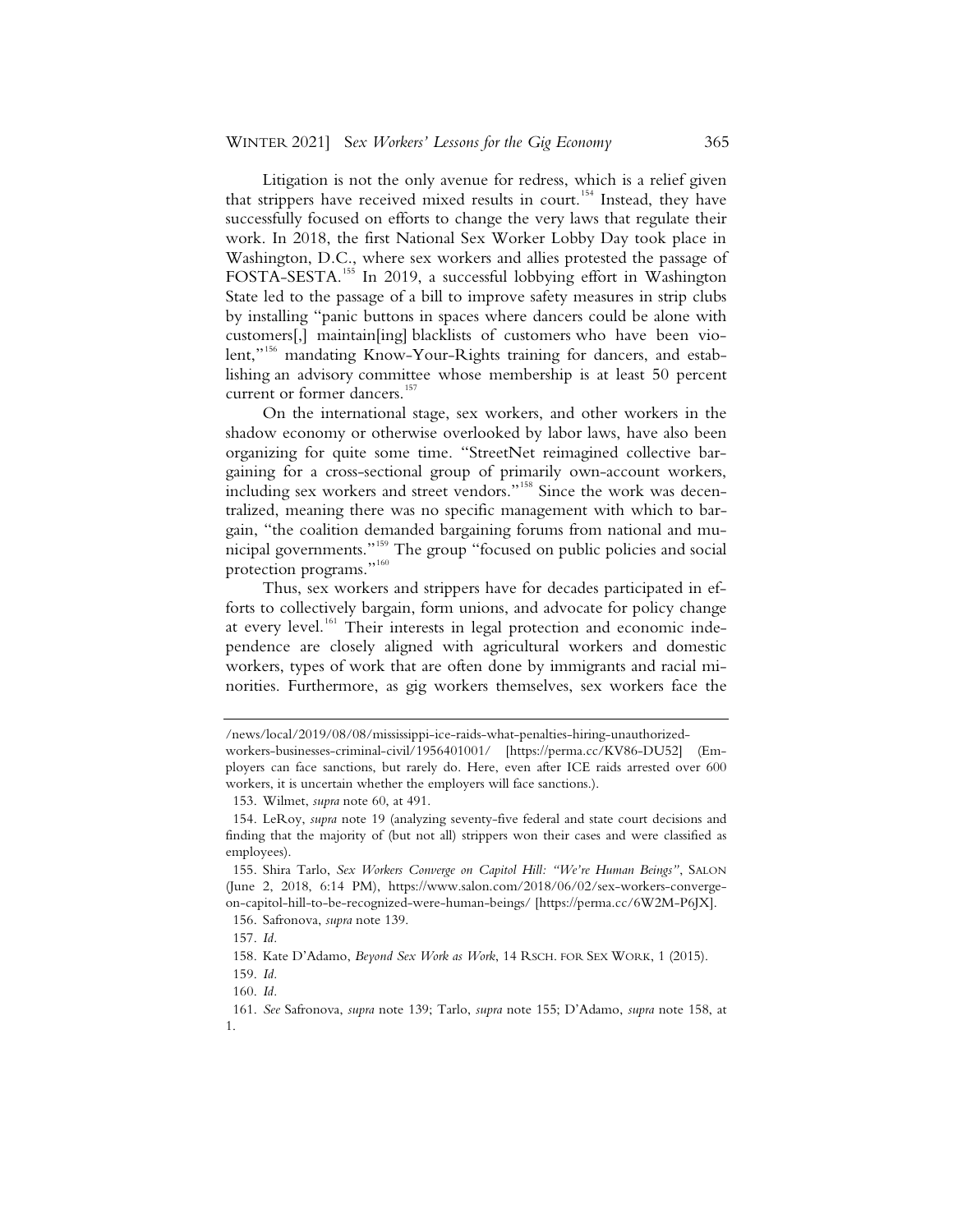same tension between potential exploitation and desire for greater control over their work.

Gig workers and their allies can adopt strategies and principles utilized by sex workers in order to secure further protections. Gig workers in the mainstream have an opportunity to use their privilege as a sociallyacceptable group to be mindful of how changing laws and regulations could harm more marginalized individuals.

Groups do not have to have identical interests in order to build power together. It is perfectly acceptable to seek sites of overlap and compromise. When describing the history of work and its relationship to women's liberation, bell hooks explained that "the emphasis on work . . . led many white feminist activists to suggest women who worked were 'already liberated.' They were in effect saying to the majority of working women, [the] 'feminist movement is not for you.'"<sup>162</sup> This meant that many Black women, who were already working outside of the home and found that it did not, in fact, "liberate" them, were disconnected and were not served by the feminist movement. However, "if improving conditions in the workplace for women had been a central agenda for [the] feminist movement in conjunction with efforts to obtain better paying jobs for women and finding jobs for unemployed women of all classes," the movement could have been a much more inclusive one that encompassed the needs of all women regardless of race or class.

Interests need not be identical. But for a movement to be most effective, it should consider the needs of other potential beneficiaries and center their "marginalized" status. The results will be more inclusive. What follows are suggestions for meaningful inclusion and movement building to build worker power as a whole.

The issues affecting gig workers are interrelated with those affecting sex workers because, as explained earlier, sex workers *are* gig workers. Both gig workers and sex workers operate in a precarious economy where they navigate marginalized status, power imbalances, and a need for economic independence and flexibility. Movements are built by creating common ground and showing up for one another. This idea is explored below.

The idea that formal and informal unions, community members, advocates, and individuals with lived experience should form coalitions and engage in advocacy together is not new. The practice of "common good unionism" emerged as "a form of union organizing that addresses social conditions whether or not they are directly related to traditional

 <sup>162.</sup> BELL HOOKS, FEMINIST THEORY: FROM MARGIN TO CENTER 99 (Routledge 3rd ed. 2015) (1984).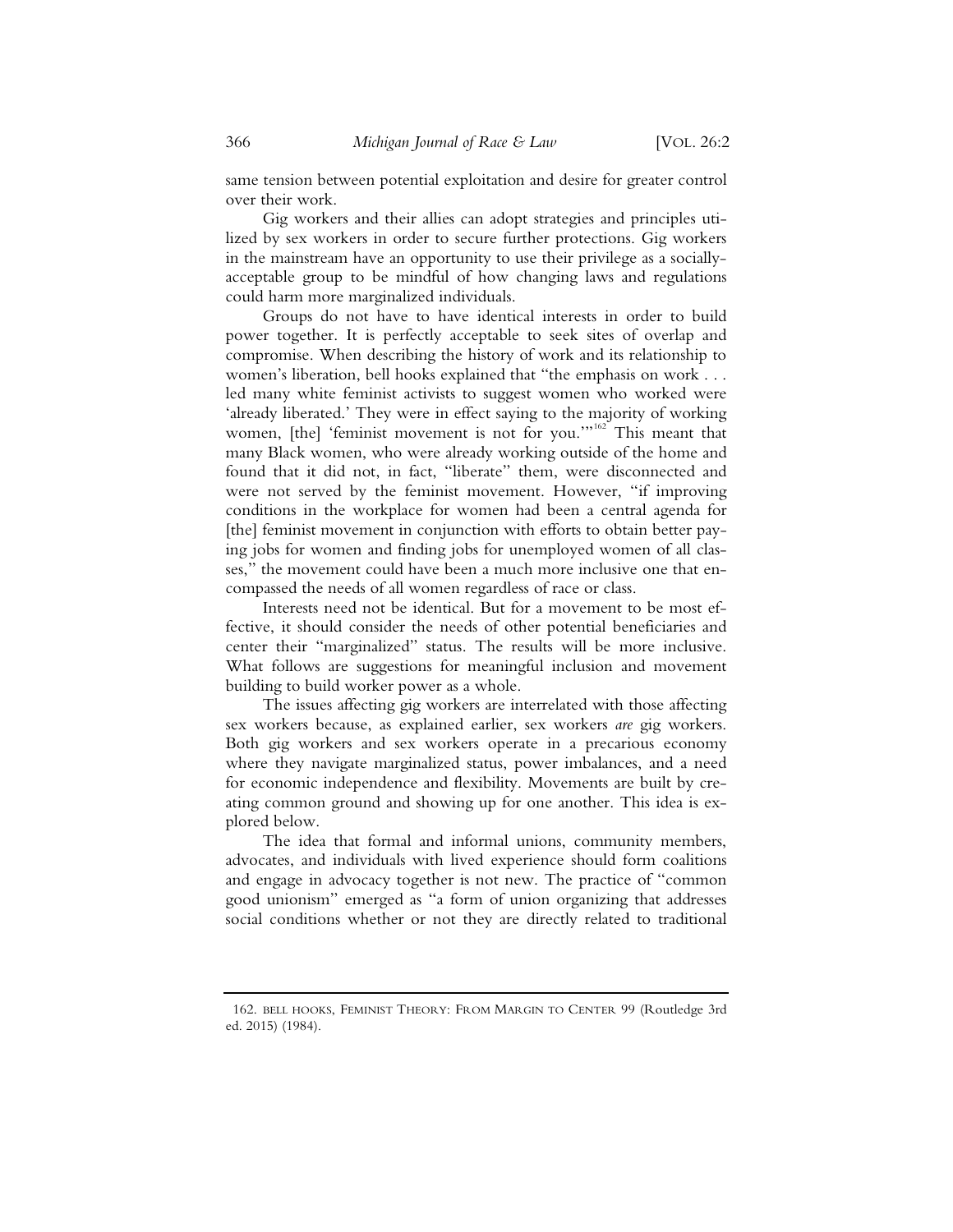terms and conditions of employment."<sup>163</sup> "Like the fight for an eighthour day and the weekend before it, common-good unionism is bringing about positive change not just for the benefit of union members but for all people who are similarly situated."<sup>164</sup>

Earlier, this Article discussed the gig work that people have been engaging in outside the protection or permission of the law. Workers living in poverty, workers engaging in entrepreneurship that is disfavored by society, and mainstream workers all face issues related to their overlapping identities of race, gender, nationality, and more, "with a corresponding variety of experiences of poverty that require more than traditional labor law to address."<sup>165</sup>

For example, the link between racial justice and living wages becomes clear when you consider the words of Rasheen Aldridge, a Black Lives Matter activist and leader in the fight to increase wages:

There's a system in place that continues to hold people back and that's the case in the workplace as well . . . . One key thing that connects both movements is poverty. If we had jobs in our communities that actually paid people a livable wage, not a minimum wage that isn't even survival, we would get rid of crime and violence in our communities. People wouldn't have to worry about the lights going off or about getting childcare.<sup>166</sup>

Of course, unions and advocates cannot merely come into a community and impose their will. For common good unionism to be effective, unions must "bring their demands in line with the needs of the community"<sup>167</sup> and support the work of community leaders.

Moreover, when advocates come together, they should practice humility, act from a place of love, and be willing to relinquish privileges to support the work of pursuing justice.<sup>168</sup> Humility acknowledges that certain actors should take a supporting role to directly impacted individuals who conceive, strategize, and plan efforts.<sup>169</sup> Engaging with move-

 <sup>163.</sup> Kimberly M. Sánchez Ocasio & Leo Gertner, *Fighting for the Common Good: How Low-Wage Workers' Identities Are Shaping Labor Law*, 126 YALE L.J. F**.** 503, 505-06 (2017).

 <sup>164.</sup> *Id.*

 <sup>165.</sup> *Id.* at 511.

 <sup>166.</sup> Gabriel T. Rubin, *Ferguson and the Fight for 15*, WASH. U. POL. REV. (Apr. 14, 2015) (quoting Rasheen Aldridge), http://www.wupr.org/2015/04/14/ferguson-and-thefight-for-15/ [https://perma.cc/HVC9-BBP8].

 <sup>167.</sup> *See* Sánchez Ocasio & Gertner, *supra* note 163, at 519.

 <sup>168.</sup> Betty Hung, *Movement Lawyering as Rebellious Lawyering: Advocating with Humility, Love and Courage*, 23 CLINICAL L. REV. 663, 664 (2017).

 <sup>169.</sup> *See id.* at 665.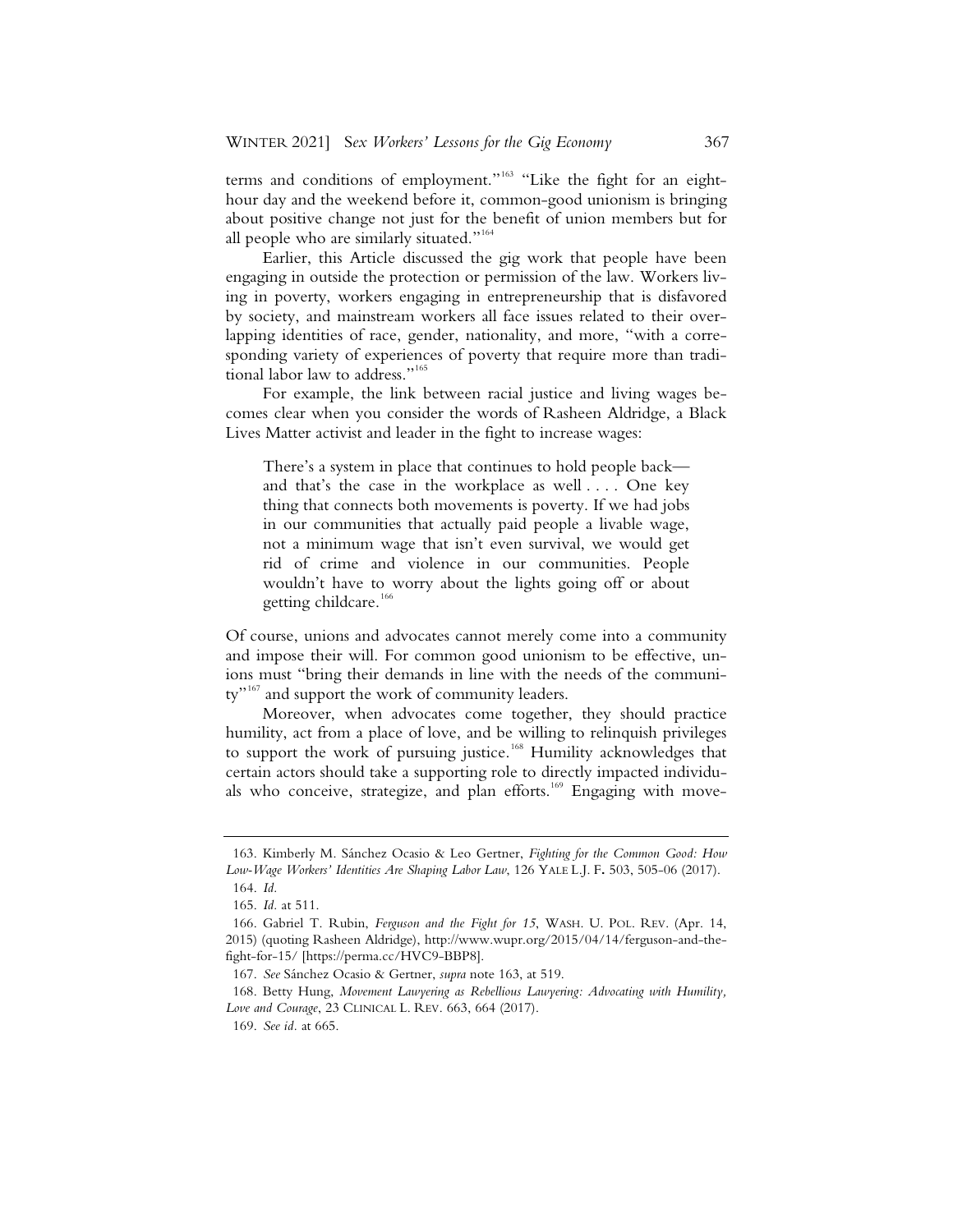ments from a place of love "affirms the intersectional humanity of individuals and communities" who are often the "targets of hate and harassment on the basis of aspects of their identity."<sup>170</sup> This approach means that "larger, more diverse, and more powerful" coalitions can be built rather than if advocates focused on just one or two communities.<sup>171</sup> Such an approach truly embraces "margins to center" activism by recognizing a movement focused on issues impacting the most vulnerable can also address the issues faced by related, less vulnerable individuals.

Advocating from a place of courage means being "willing to take risks and relinquish" privileges.172 Leaders in workers' rights movements routinely take personal risks. They may be retaliated against through harassment, "having their hours cut, or being fired."173 Individuals who do not face these same risks – or do not face them to the same extent – should use their privilege to speak up on behalf of those who do.

Gig workers lose nothing by including sex workers in their advocacy and joining other anti-poverty movements. Their interests are quite aligned as, even in the mainstream, the focus is on earning enough money to make ends meet and on avoiding exploitation. While there may be pushback from the end-demand anti-sex trafficking community, gig workers can rest easy knowing that increasing individual worker power is a strong antidote to exploitation. The "pimp lobby" would not try to silence the efforts of increasing worker power if it did not threaten their control over sex workers' earnings. "[B]eing effective brings down repression—you can judge how much those in power are afraid of real coalitions by how violently they repress them."<sup>174</sup>

#### **CONCLUSION**

There are many reasons to work in the gig economy: low barriers to entry, good pay, flexible work, and more freedom than in full-time employment. It is accessible to individuals who may be excluded from the formal economy and may otherwise find it difficult to make ends meet. At the same time, the work may be precarious in many ways: inconsistent jobs, non-negotiable pay, and no benefits.

Resolving these issues by looking through the lens of the sex workers' rights movement is illustrative because of the similar demographics of the workers, the often-emphasized concerns around vulnerability and exploitation, and the goals of economic freedom and security. Mainstream

174. MCBAY, *supra* note 131, at 122 (emphasis omitted).

 <sup>170.</sup> *Id.* at 666.

 <sup>171.</sup> *See id.* at 667.

 <sup>172.</sup> *Id.* at 668.

 <sup>173.</sup> *Id.*